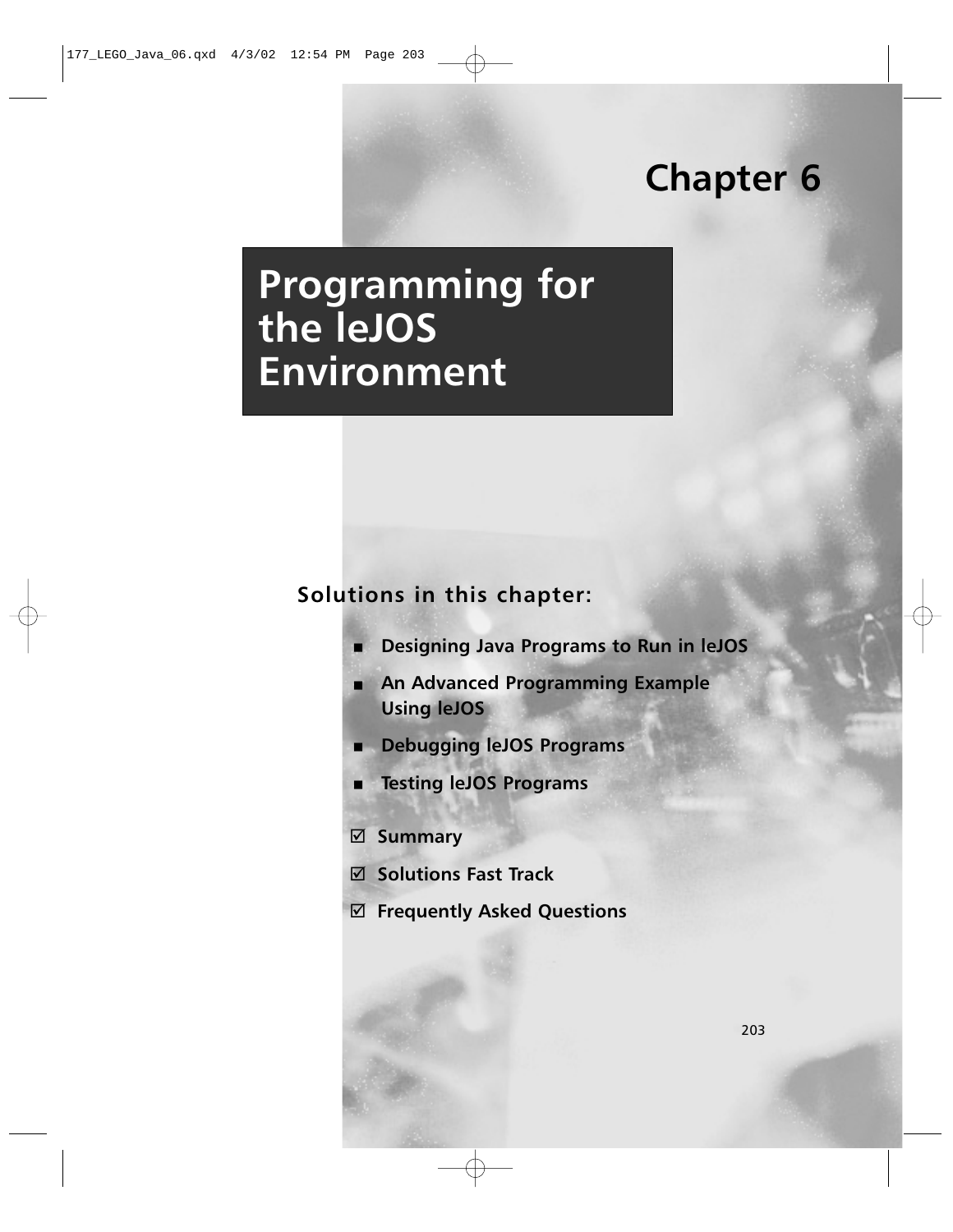# **Introduction**

In the previous chapter, we laid the groundwork for programming the RCX using Java and the leJOS environment.This chapter will contain a more advanced programming example.We have chosen the classic line-following challenge because it is well known in the LEGO MINDSTORMS community, it is good for demonstrating program design, and it's very easy to understand.The challenge is to make a robot follow a black line drawn on white paper.The RIS comes with such a paper test course, suited exactly for this challenge.

Some of the pitfalls to watch for include creating objects which go out of scope, thereby trashing memory and tying up the event listener thread for too long, causing missed sensor readings.These pitfalls are related to leJOS in general. We'll also address specific problems concerning the line following example, like how to get the robot back to the line if it's diverted, or how to prevent the robot from leaving the line in the first place.We'll also explore a design paradigm for robotic control called *subsumption architecture* in an extension to the original linefollowing code.This architecture was originally developed by R.A. Brooks in 1986, and is built upon layering and prioritizing different lower behaviors to achieve a more complex higher order behavior. Further information can be found at http://ai.eecs.umich.edu/cogarch0/subsump.

For the design of your software, it's best to create a good object-oriented (OO) design, using your preferred notation (UML happens to be mine) to achieve the easiest maintainable and extendable code, once implemented.The subsumption architecture will allow you to focus on perfecting individual behaviors of the robot independently, thus allowing you to test a partly implemented system and then expand it by adding additional behavioral code all in a modular fashion.

# **Designing Java Programs to Run in leJOS**

Since Java is an object-oriented programming platform, object-oriented design techniques apply to programs for Java on the RCX as well. But I encourage you to never forget while doing the program design that this is Java for a *memory-limited embedded device*. In my opinion, it is crucial, right from the design phase of the program, to understand and take into consideration the conditions under which a program will run.The old way of doing OO design taught people to "just do" OO design. It did not matter how the finished system would be run, nor which programming language should be used since these were implementation details.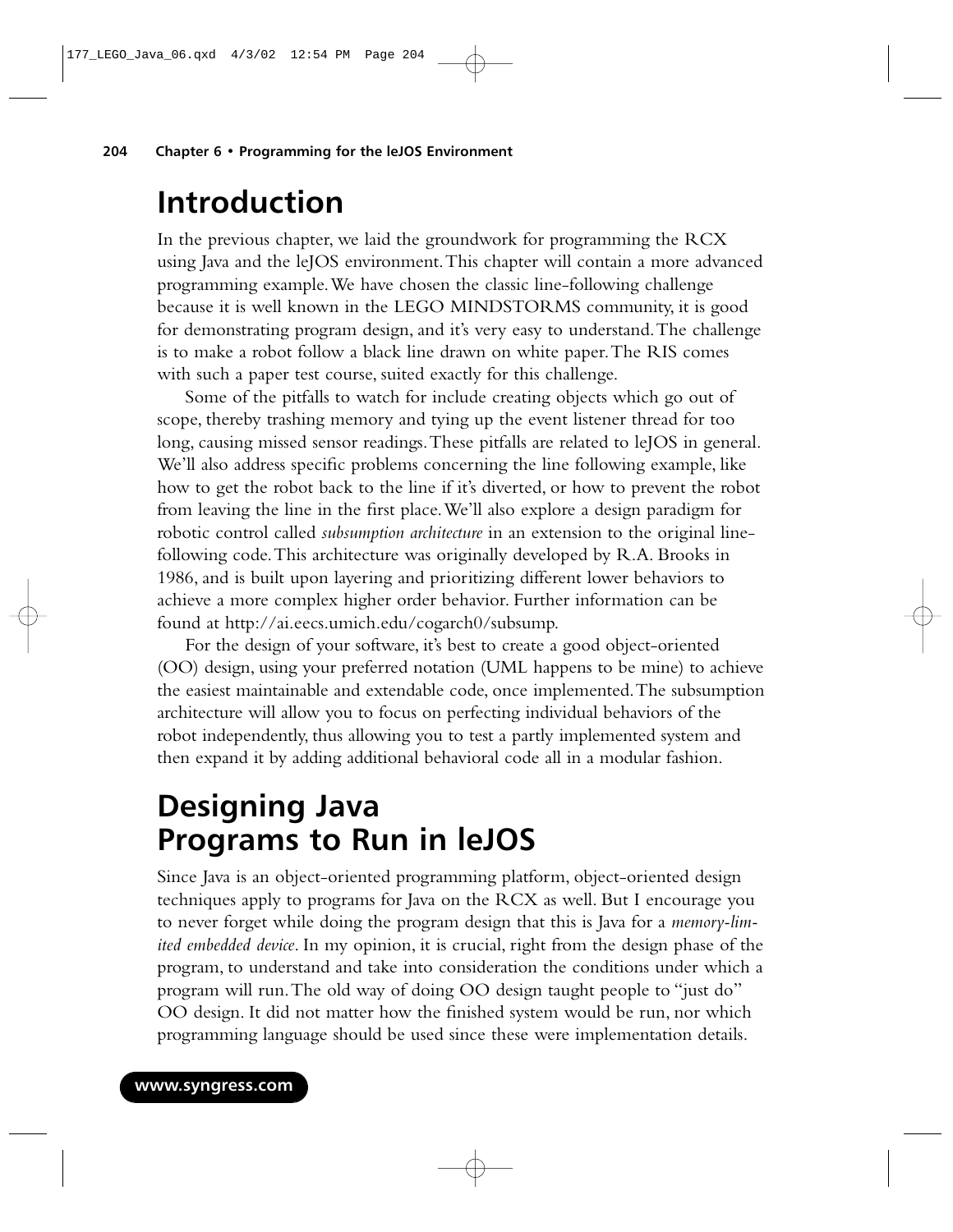Well, I can tell you that it does matter since it is excruciatingly difficult to follow an OO design using COBOL as your programming language.Also, some OO design patterns do not take into account that when implemented, many objects will need to be created.This, of course, is fine when your program is run on a mainframe, but you really need to bend the design in unfavorable ways to cram it into an RCX, for instance.

So, what is it we really need to take into account when designing a Java program for the RCX? Memory, memory, and more memory!

# Using Memory Wisely

How can we best use the available RCX memory for our programs? Well, we have to remember two things. First, we do not have a lot of it to begin with, and second, if we allocate some of it, we cannot return it to the leJOS system to use it again.This basically boils down to a few guidelines (or warning signs) to look for in the code:

- Only allocate objects you really need.
- Design your objects to be mutable; this allows you to reuse them.
- Do not allocate objects inside loops (this is not always bad if they are really needed).
- Consider using *bytes* and *shorts* instead of *ints*. They take up less memory and are usually quite adequate for holding sensor readings and so on.
- Use the main thread. Do not just park it.

With that said, try not to compromise on writing nicely OO separated code. It is possible to have a neat OO-designed Java program given the restrictions imposed on you, but remember, you do not get extra points for having lots of memory free, especially when your program terminates because of an unmaintainable and overly complex code. Of course, should you run into "memory trouble," you have to know what to look for, and how to improve the code. Having your program do what it is supposed to, with a clean design that happens to use up all the memory is far better than having sloppy code that has chunks of free memory it doesn't use.

If you are puzzled by the enormous amount of memory your program consumes, try looking at the implementation of some of the base classes you use.The code is not that hard to understand, as we'll demonstrate in the next section with *StringBuffer*.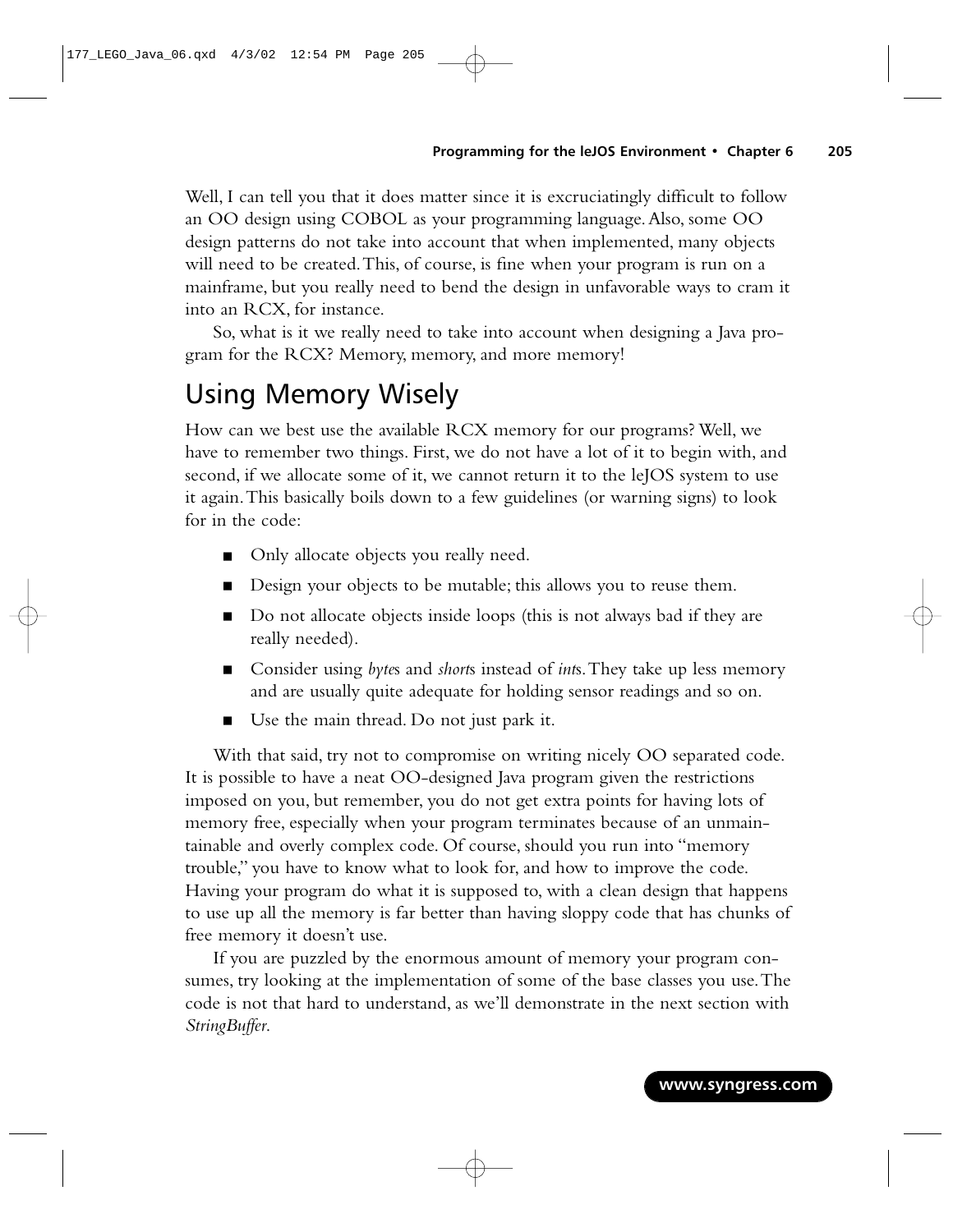## Using the Right Java Classes (and Using Them Correctly)

A good way of demonstrating memory optimization for a number of allocated objects is the optimization of allocating instances of *java.lang.String.* The reason for this is that a *String* is immutable, which means that once a *String* is constructed, the characters it uses of can never be changed.Therefore, you have to create a new *String* object if you wish to represent another string.The standard Java solution for this is to use an instance of *StringBuffer* to build your dynamic string content and then turn that into a *String* (using *StringBuffer*s *toString* method) for printing purposes and so on. This technique also applies to leJOS. Consider the program shown in Figure 6.1 (this can be found on the CD that accompanies this book, in the /string directory).



## **Figure 6.1** StringTest Shows the Usual Way of Manipulating String Objects (StringTest.java)

```
import josx.platform.rcx.TextLCD;
import josx.platform.rcx.Button;
import josx.platform.rcx.LCD;
public class StringTest {
    public static void main (String[] args) throws InterruptedException
    {
        String ha = H + H + HTextLCD.print (ha);
        Button.VIEW.waitForPressAndRelease ();
        ha = ha + ' ' + ha;
        TextLCD.print (ha);
        Button.VIEW.waitForPressAndRelease ();
        LCD.showNumber ((int)Runtime.getRuntime().freeMemory());
        Button.VIEW.waitForPressAndRelease ();
    }
}
```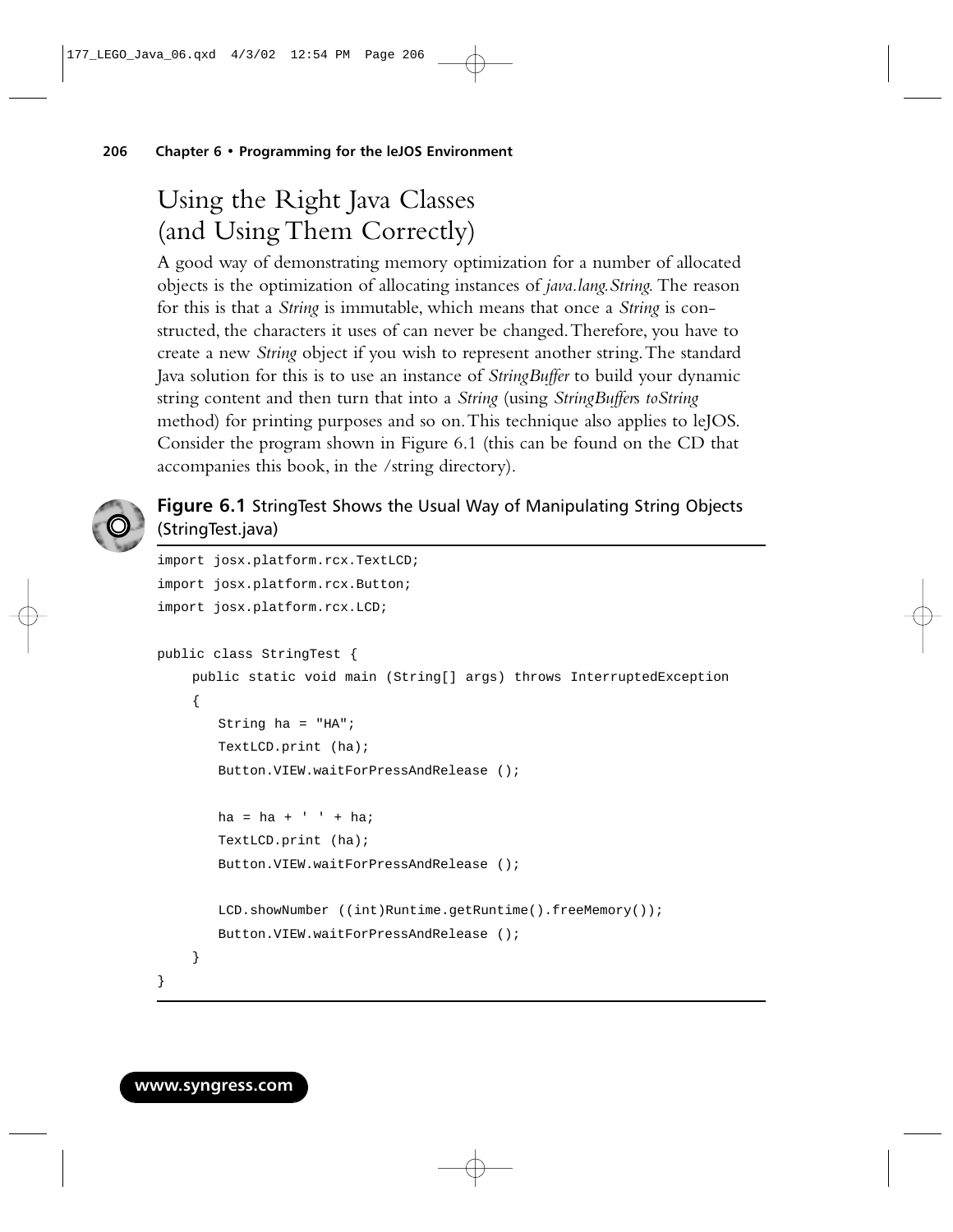Well, it looks innocent enough, but actually there is no explicit use of the new statement, so at first glance it doesn't appear as if any objects are allocated. In truth, though, a lot of objects are created. First, the initial assignment of *ha* creates a *String* object, then in the line  $ha = ha + ' ' + ha$ ; a *StringBuffer* is allocated using its default constructor, and 3 *append* methods on it are called.That does not sound frightening, but the leJOS version of the *StringBuffer*s default constructor allocates an internal *char* array of size 0, and upon each *append* call, this buffer is replaced with a new one if it does not have room for the characters you are about to append.To make matters worse, *String* (to preserve its immutability) allocates another *char* array when told to return itself as one using the *toCharArray()* method (which *StringBuffer* will call to append the *String*). *StringBuffer* also converts an appended *char* to first a *char[]* of size one, then a *String*, and then calls *append* with that *String*, which we just saw will make *String* create another *char* array. Finally, a *String* is created using the *StringBuffer*s *toString* method (whew!).

In total, that innocent-looking line allocates one *StringBuffer*, two *String*'s, and 9 *char[]*, for a total of 12 new objects, of which only two can actually be (re)used—the resulting *String* and the *StringBuffer*.As you can see, we finished the program by outputting the amount of available memory.The number says 2348!

So, let's check out the version shown in Figure 6.2 (also found on the CD), which is the standard Java solution to this problem, using a *StringBuffer* directly.



### **Figure 6.2** StringBuffer Shows the Usual Java Optimization for StringTest (StringBufferTest)

```
import josx.platform.rcx.TextLCD;
import josx.platform.rcx.Button;
import josx.platform.rcx.LCD;
public class StringBufferTest {
    public static void main (String[] args) throws InterruptedException
    {
       String ha = "HA"; 
       TextLCD.print (ha);
       Button.VIEW.waitForPressAndRelease ();
       StringBuffer bf = new StringBuffer (5);
       bf.append (ha);
       bf.append (' ');
```
**Continued**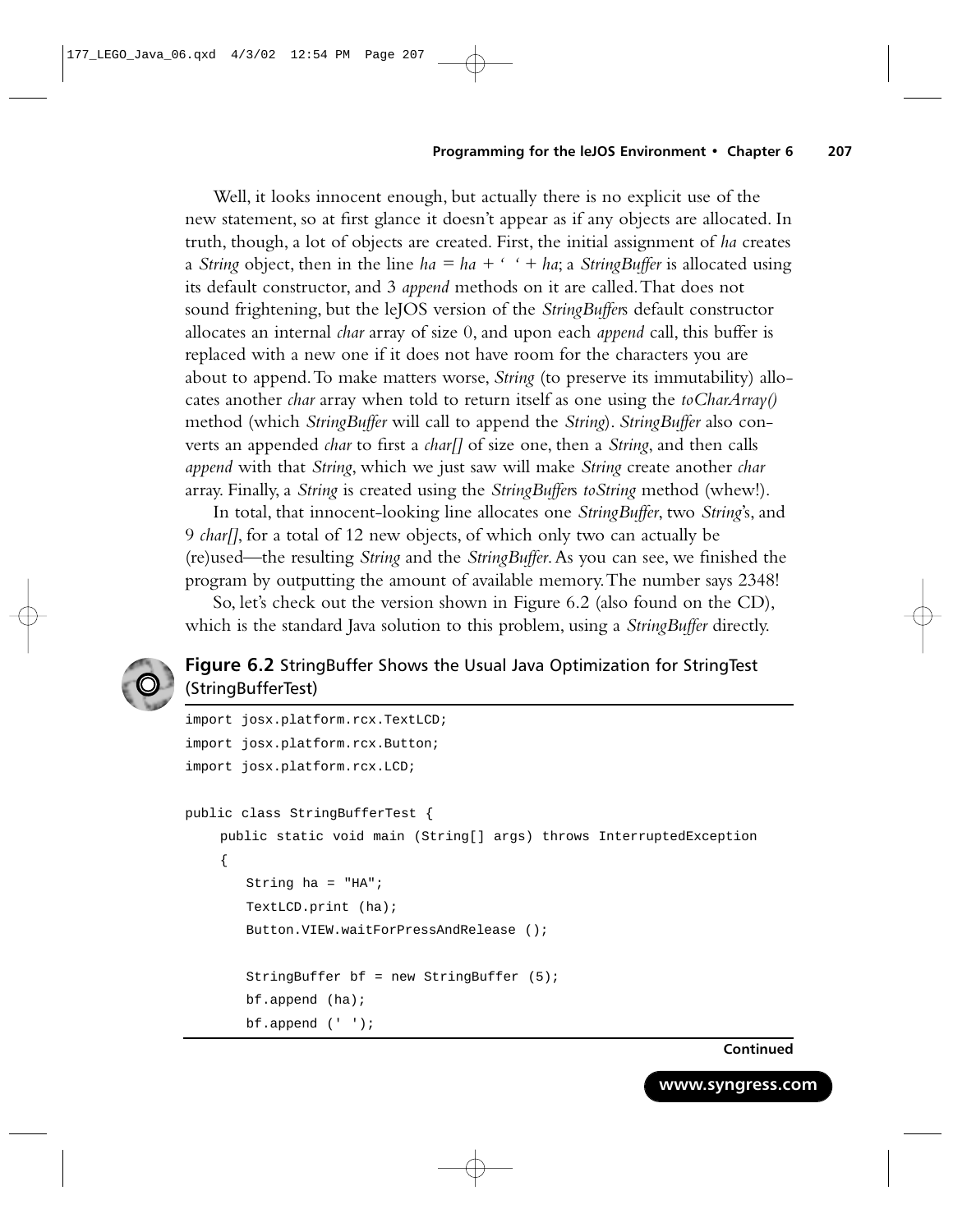#### **Figure 6.2** Continued

}

```
bf.append (ha);
   TextLCD.print (bf.toString());
   Button.VIEW.waitForPressAndRelease ();
   LCD.showNumber ((int)Runtime.getRuntime().freeMemory());
   Button.VIEW.waitForPressAndRelease ();
}
```
Not much has actually happened. we have specified a size for the *StringBuffer*, which will eliminate the *char[]* allocated inside *StringBuffer* when it determines it doesn't have enough space allocated for the append operation to succeed, and that's all.The amount of memory available here hasn't improved dramatically—it's only up to 2364.A fast fix is to notice that TextLCD will actually print a *char[]* as well as a *String*, so changing the line *TextLCD.print (bf.toString();* into *TextLCD.print (bf.getChars());* will eliminate one *String* creation (and that *String*'s internal creation of a *char[]*) which will give you 2400 free bytes.

We still do not have a lot of free memory, and we are not really doing anything spectacular.The next move is to realize that *StringBuffer* itself is a fairly large class, so let us get rid of it entirely—Figure 6.3 (also found on the CD) shows a version which does that using *char[]* directly.

#### **Figure 6.3** CharTest Shows the Ultimate Optimization (CharTest.java)

```
import josx.platform.rcx.TextLCD;
import josx.platform.rcx.Button;
import josx.platform.rcx.LCD;
public class CharTest {
    public static void main (String[] args) throws InterruptedException
    {
       char[] ha = "HA".toCharArray();
       TextLCD.print (ha);
       Button.VIEW.waitForPressAndRelease ();
       char[] bf = new char[5];
       byte curpos = 0;
```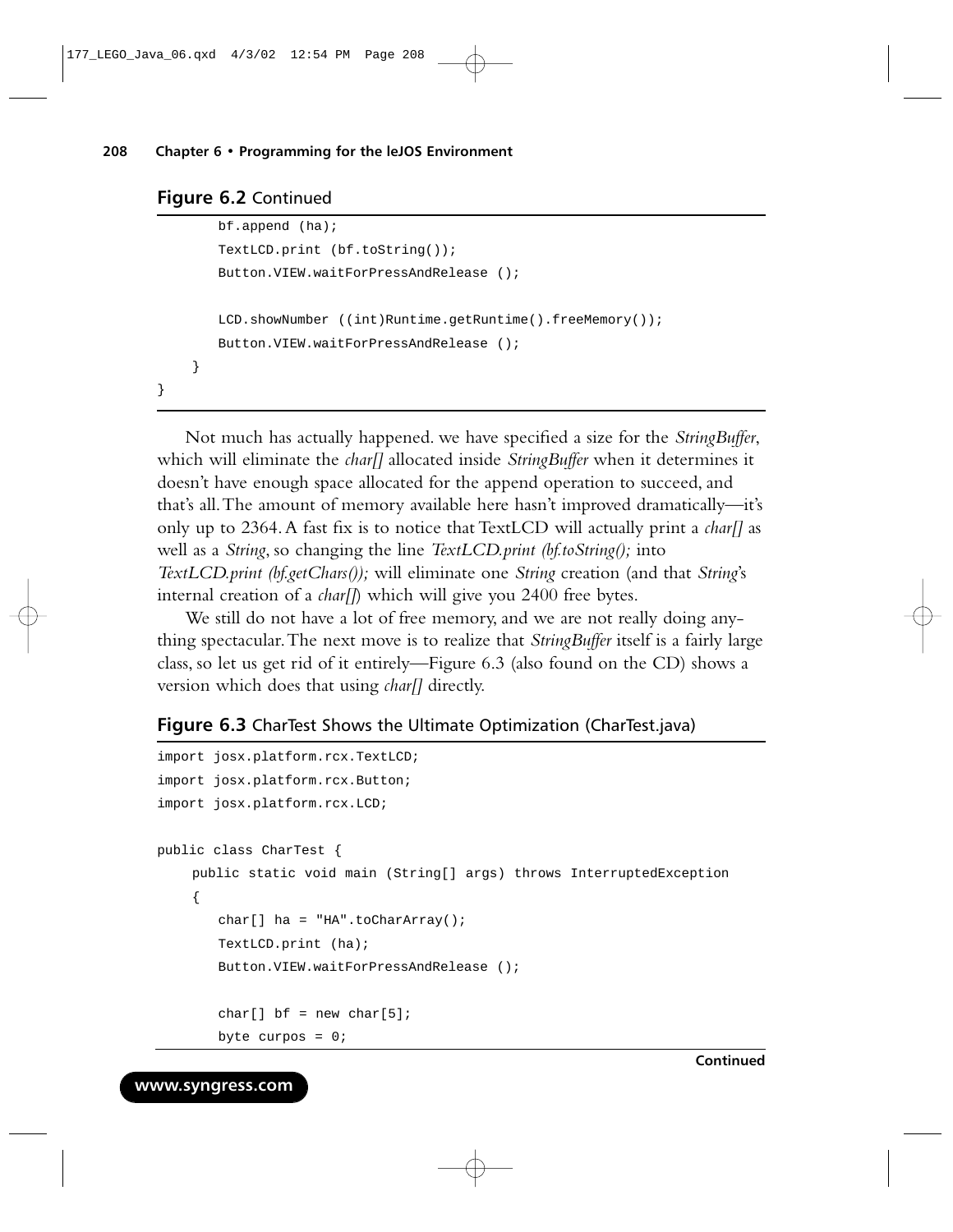#### **Figure 6.3** Continued

```
for (byte i = 0; i < ha.length; i++) {
     bf[curpos++] = ha[i];}
   bf[curpos++] = ' 'for (byte i = 0; i < ha.length; i++) {
     bf[curpos++] = ha[i];}
   TextLCD.print (bf);
   Button.VIEW.waitForPressAndRelease ();
   LCD.showNumber ((int)Runtime.getRuntime().freeMemory());
   Button.VIEW.waitForPressAndRelease ();
}
```
How much did this version improve matters? Well, by getting rid of *StringBuffer* we have boosted the amount of free memory to 5774 bytes—rather good, don't you think?

Could it be improved even further? Yes, but not much.You can get rid of the initial *"HA"* string and place the individual characters in a *char* array directly. Thus, the initialization of variable *ha* will look like:

```
char[] ha = new char[2];
ha[0] = 'H';
ha[1] = 'A';
```
}

This will save you an additional 14 bytes, so it is hardly worth the trouble, unless you are really making large programs or collecting large amounts of data.

The lesson hopefully learned is that things are not always as they seem.The first version is definitely the least complex to understand, but it burns memory like crazy.And to understand fully what is going on, you have to look at the implementation of the used base classes. In this case, knowing the internal behavior of *String* and *StringBuffer* allows you to come up with a solution to the problem. But keep in mind that using *TextLCD* itself, of course, has a cost (as mentioned in the previous chapter), which amounts to around 1500 bytes. So, unless you really need the text output (it can often improve the usability of programs) use *LCD* instead.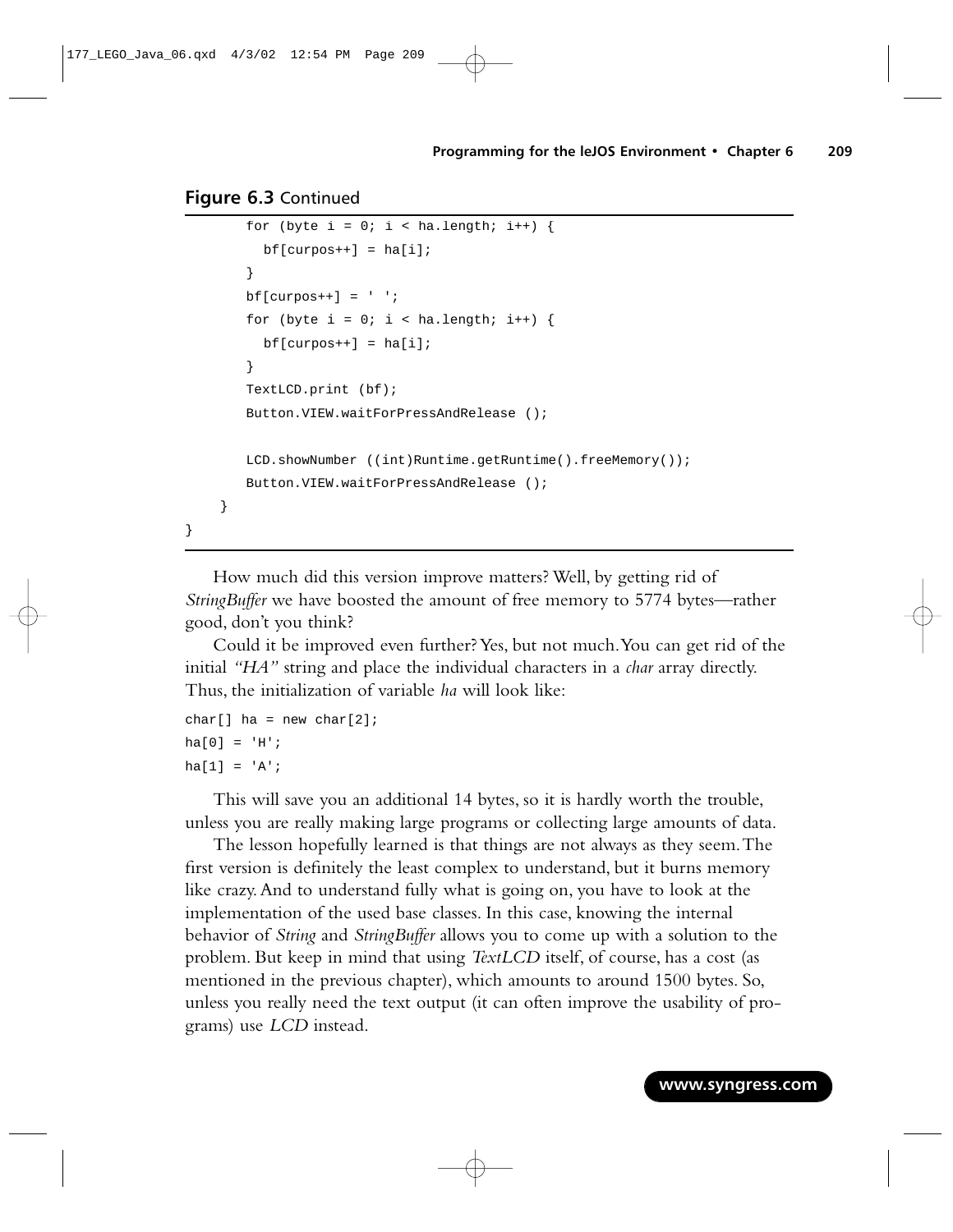By the way, what we've looked at is not leJOS-specific since the previous examples behave exactly the same in standard Java.The only difference is that in leJOS the space allocated is never reclaimed.Therefore, you pay more dearly for the unneeded memory allocations (and also the default size of a *StringBuffer* is 16 characters in standard Java, instead of 0 in leJOS).



# **An Advanced Programming Example Using leJOS**

As mentioned earlier, we will show you how to program the classic line-following robot in leJOS—see the robot shown in Figure 6.4.This robot has two rear wheels powered by a single motor, and is steered by its one front wheel, which is turned by another motor.The downward-looking light sensor is placed in front of the steering wheel and turns with it. Because of the sensor's position, even small adjustments in steering will move the sensor a great deal.This will make the sensor contact the line's edge more quickly, and thus greatly reduce the chance of the robot steering away from the line.The robot uses only this single sensor and it can readily be built using a standard LEGO Robotic Invention System kit.

### **Figure 6.4** The Line-following Robot

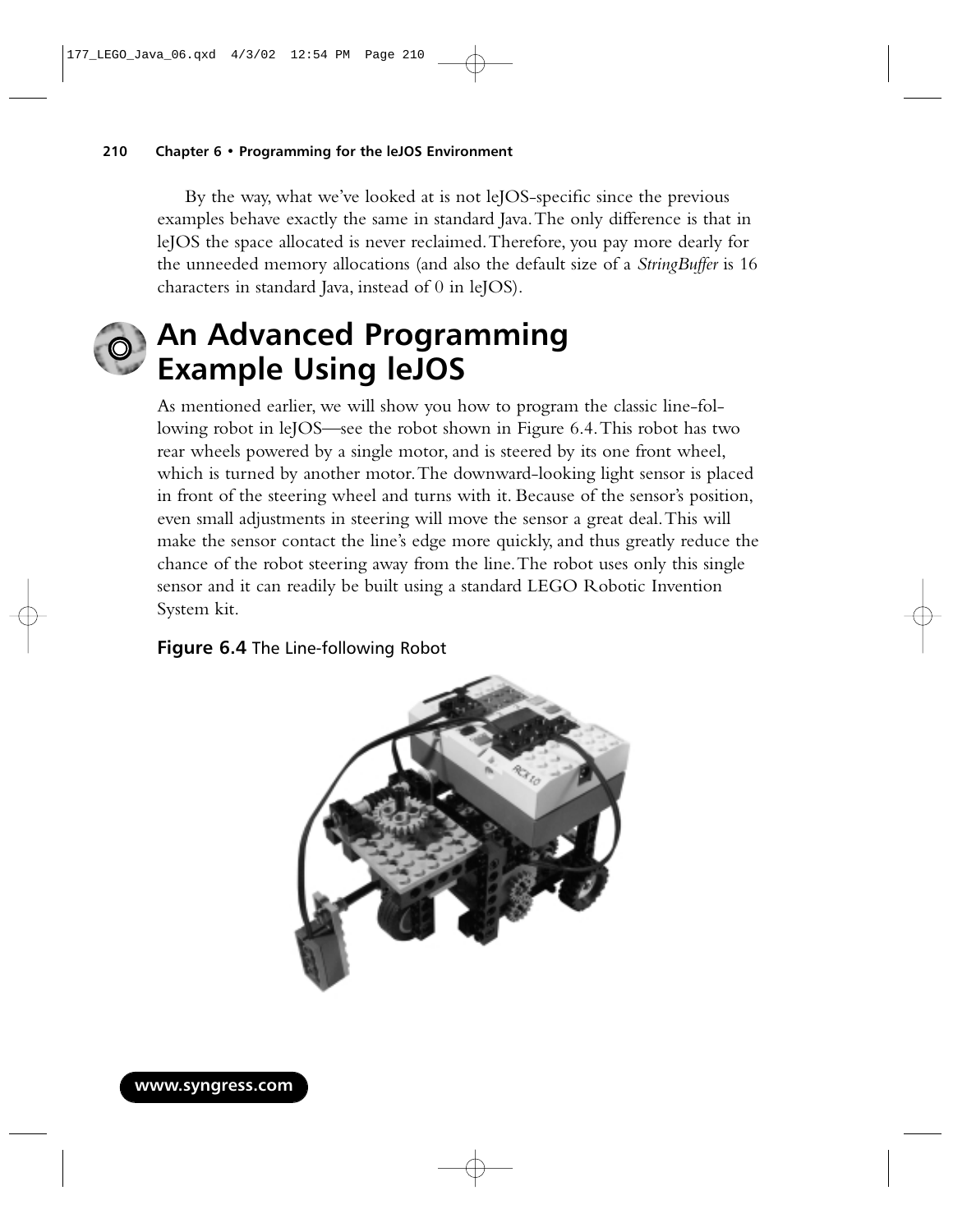The prerequisite of the line-following challenge is to stick to the left side of the line.At the edge, the light sensor will return a value between what is considered black and what is considered white. Initially, the robot will be placed on white, to calibrate the white value, and then placed on black for the same purpose. Afterward, when you place it on the line's edge, it will start following it. Path correction will involve turning right if the sensor returns a value considered "white," meaning we have strayed off the line to the left, and similarly turning left if the sensor reports "black," meaning the robot has now turned into the line.The driving motors will be set to full power so the robot follows the line as quickly as possible.

Let's start by making a nice OO design for it. From reading the preceding description, you can see you need some code for calibration, some for reading the light sensor, some for driving forward, and some for steering based on the value read by the sensor.

We have chosen to use the *TextLCD* for giving directions to the user under the initial calibration phase. Figure 6.5 is a UML class diagram showing the classes needed.

As you can see, a heavily used class is the *LineValueHolder*, but actually only one instance of it will be created. Objects aggregated from it will share the same instance.

The *LineValueHolder* is an example of a mutable object. It is used to synchronize access to the values supplied from the light-sensor (it is actually an implementation of a solution to the classical readers-writers problem). Here one class (the *LightReader*) will act as the only writer; it will be called when the light-sensor has changed its value, then it will update the current sensor reading held by the *LineValueHolder* by calling *setValue*, which will wake up any waiting readers.

The reader (in this case an instance of *Turner*) will continuously call *LineValueHolder*'s *getValue()*.This call will block until later notified by the *LightReader*'s call to *setValue,* signaling that a new value has become available. Notice that this code does not hold any queue, so it is possible that readers might miss some values, but for this application that probably does not matter as the light sensor tends to change values often.The *LineValueHolder* also holds the program's interpretation of white and black; those values are placed into it once at the start of the program using the *Calibrator*.

What about the user interaction? For simplicity's sake, we have chosen the not-so-pretty approach—that is, to place the user interface directly in the main class *LineFollower*'s constructor; the prettiest OO design would probably be to place the user interface and user interaction code into a separate UI class.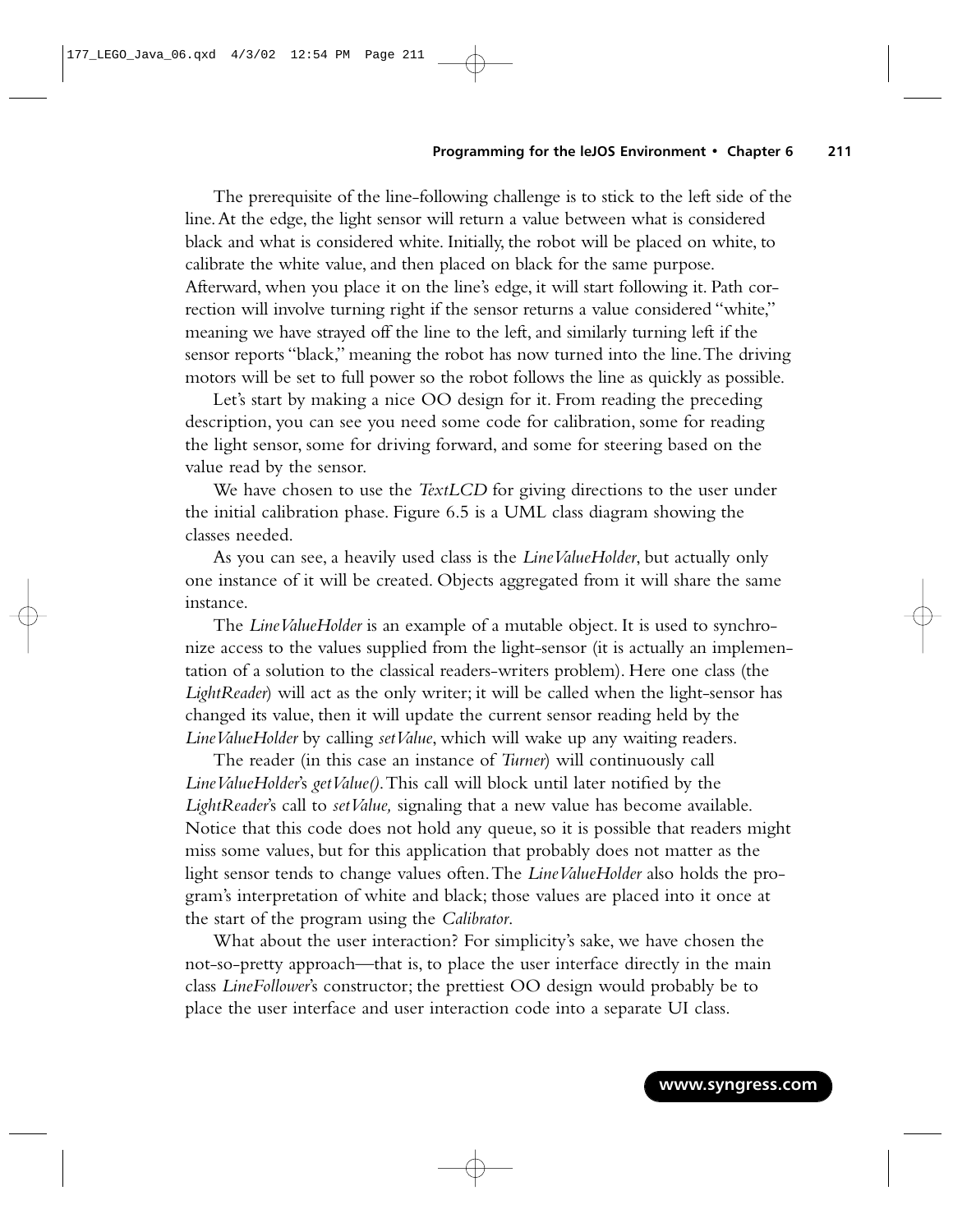

**Figure 6.5** The UML Class Diagram for the Line-follower

Finally, the two *Thread* subclasses, *Turner* and *Cruiser*, are responsible for movement of the robot, and as the name implies, *Turner* turns the robot left or right according to the current sensor reading, and *Cruiser* is responsible for driving forward as fast as possible.

Configuration of *Sensor.S1*, which the light-sensor is attached to, is done in the *LineFollower*'s constructor.

Now, let's take a look at the implementation of those classes one by one. First, the important *LineValueHolder*. (The code examples in Figures 6.6 through 6.11 are provided on the accompanying CD of this book in the /linefollower/original/linefollower directory for Chapter 6.)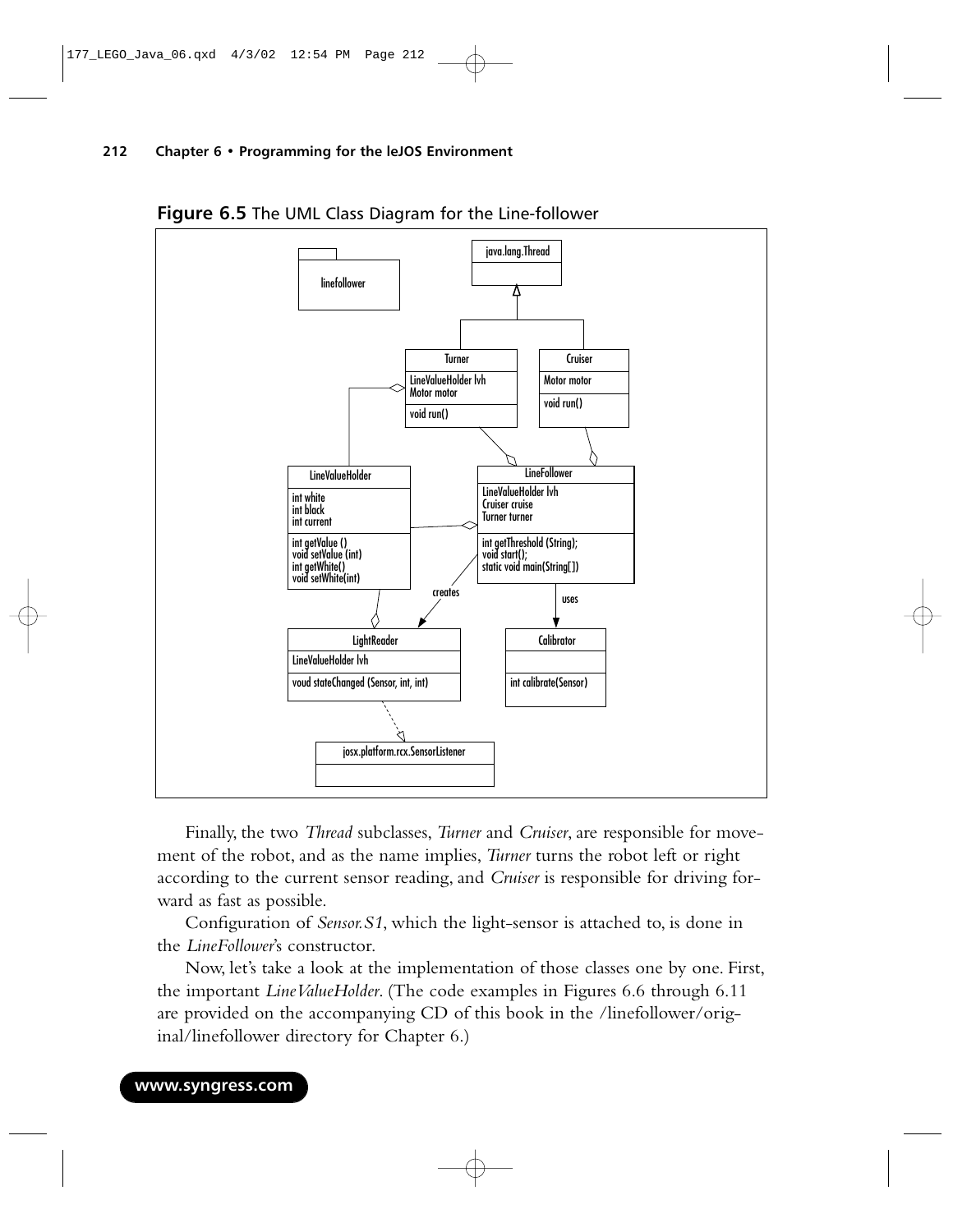

package linefollower;

**Figure 6.6** LineValueHolder Contains Main Synchronization Between Sensor Reading Code and Steering Code (LineValueHolder.java)

```
public class LineValueHolder {
  public int white;
  public int black;
  public int current;
  public LineValueHolder() {
  }
  public synchronized void setValue (int value) {
    current = value;this.notifyAll(); //notify all waiting readers
  }
  public synchronized int getValue () throws InterruptedException {
    this.wait(); //wait until a new value is read
    return current;
  }
  public void setWhite (int value) {
    white = value;
  }
  public int getWhite () {
    return white;
  }
  public void setBlack (int value) {
    black = value;
  }
  public int getBlack () {
    return black;
  }
}
```
The most important and interesting methods are the two synchronized methods, *getValue* and *setValue*.

The *setValue* method's most important feature is that it is very short, and thus executes very fast. It will be called by the *LightReader* within its *stateChanged*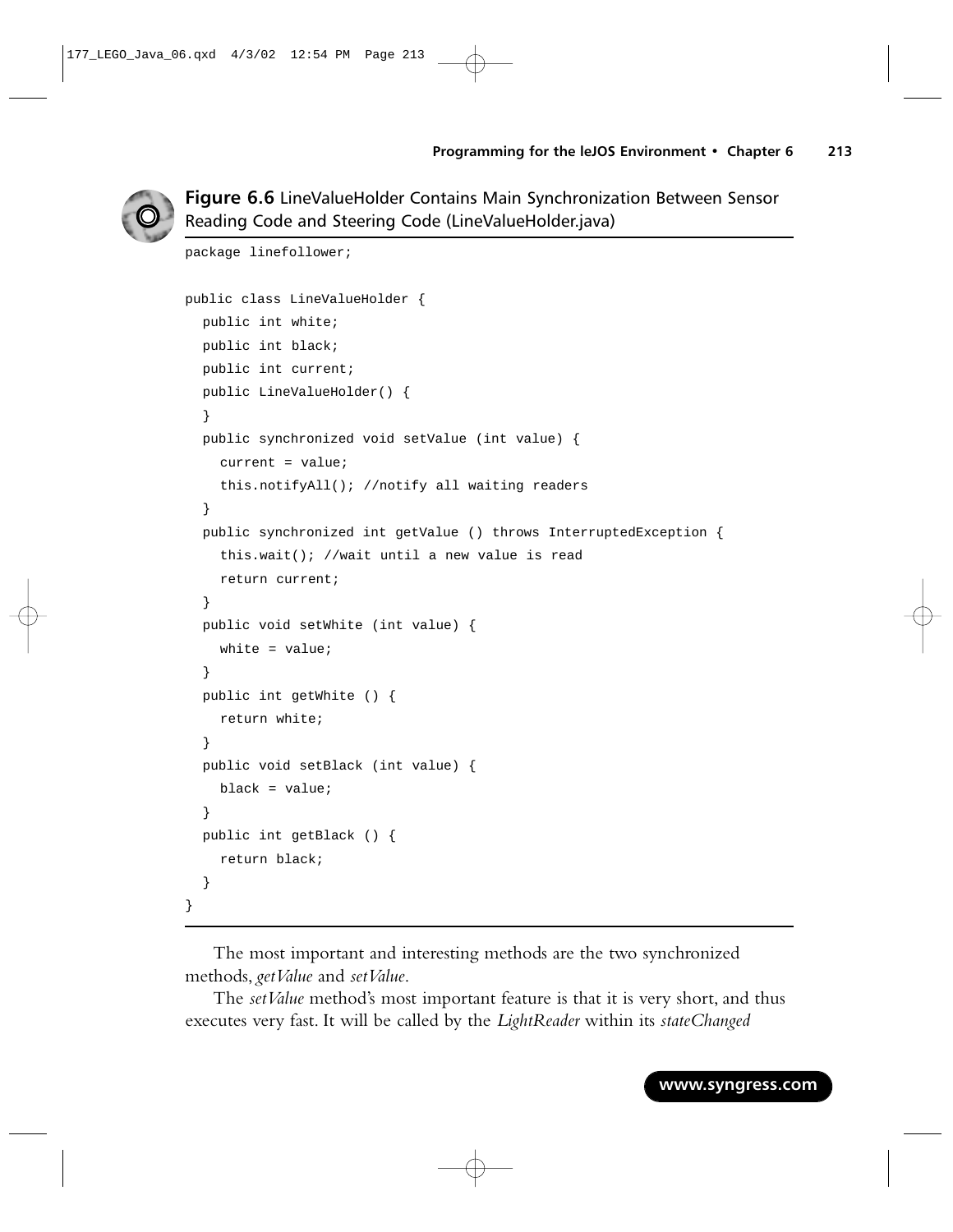method, which in turn is called by the leJOS sensor reading thread. So, the longer you tie up that sensor reading thread, the more sensor readings you will miss.

The two methods work in parallel, as calls to *getValue* will block until another call has been made to *setValue*.The reason this will work is that, as mentioned previously, sensor-readings will change! Let's now take a look at our *SensorListener*, which calls *setValue* (see Figure 6.7).



## **Figure 6.7** LightReader Is Responsible for Delivering Sensor Readings to the LineValueHolder (LightReader.java)

```
package linefollower;
import josx.platform.rcx.SensorListener;
import josx.platform.rcx.Sensor;
public class LightReader implements SensorListener{
  LineValueHolder lvh;
  public LightReader(LineValueHolder lvh) 
  {
    this.lvh = lvh;
  }
  public void stateChanged (Sensor sensor, int new_value, int old_value)
  {
    lvh.setValue (new_value);
  }
}
```
As you can see, the *stateChanged* method is very short, so it does not tie up the sensor reading thread as just mentioned. It simply calls the *LineValueHolder*'s *setValue* method (which, as you saw previously, was very short as well).This call transfers the new value as read by the *Sensor*.

Let's move on to the Cruiser, shown in Figure 6.8.

### **Figure 6.8** Cruiser Is Doing the Driving (Cruiser.java)

```
package linefollower;
import josx.platform.rcx.Motor;
```

```
public class Cruiser extends Thread {
```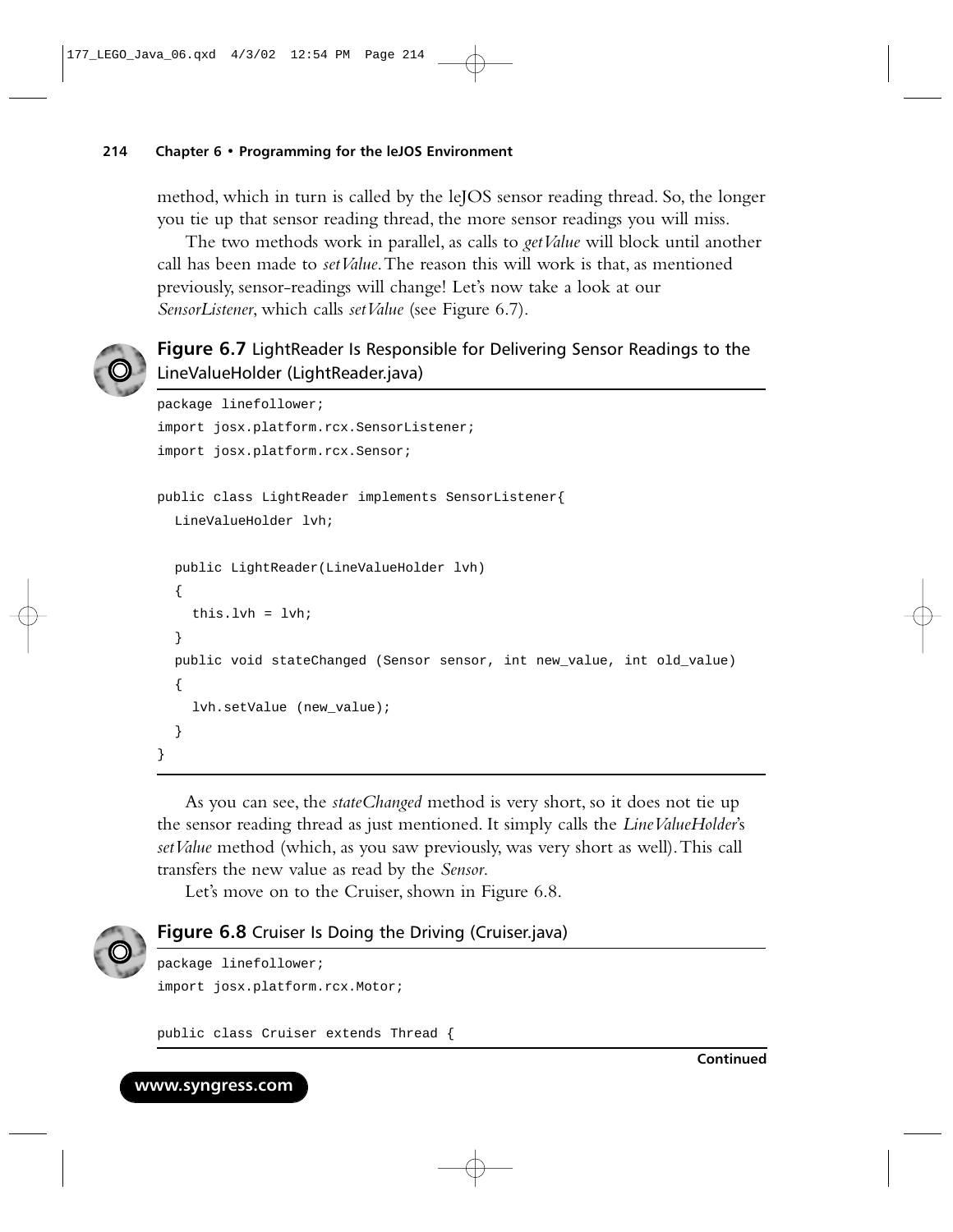#### **Figure 6.8** Continued

Motor motor;

```
public Cruiser(Motor motor) {
  this.motor = motor;
  motor.setPower (7);
}
public void run () {
   motor.forward();
}
```
As you can see, it simply sets the power level to maximum and then when it is started, sets the motor going forward.

The Turner thread (see Figure 6.9) is a bit more complicated, as it behaves differently based upon the light sensed.



}

**Figure 6.9** Turner Is Responsible for Steering the Robot According to the Sensor Readings (Turner.java)

```
package linefollower;
import josx.platform.rcx.Motor;
import josx.platform.rcx.LCD;
public class Turner extends Thread {
  static final int HYSTERESIS = 4;
  Motor motor;
  LineValueHolder lvh;
  public Turner(Motor motor, LineValueHolder lvh) {
     this.lvh = lvh;
     this.motor = motor;
     motor.setPower (7);
  }
  public void run () {
     while (true) {
```
**Continued**

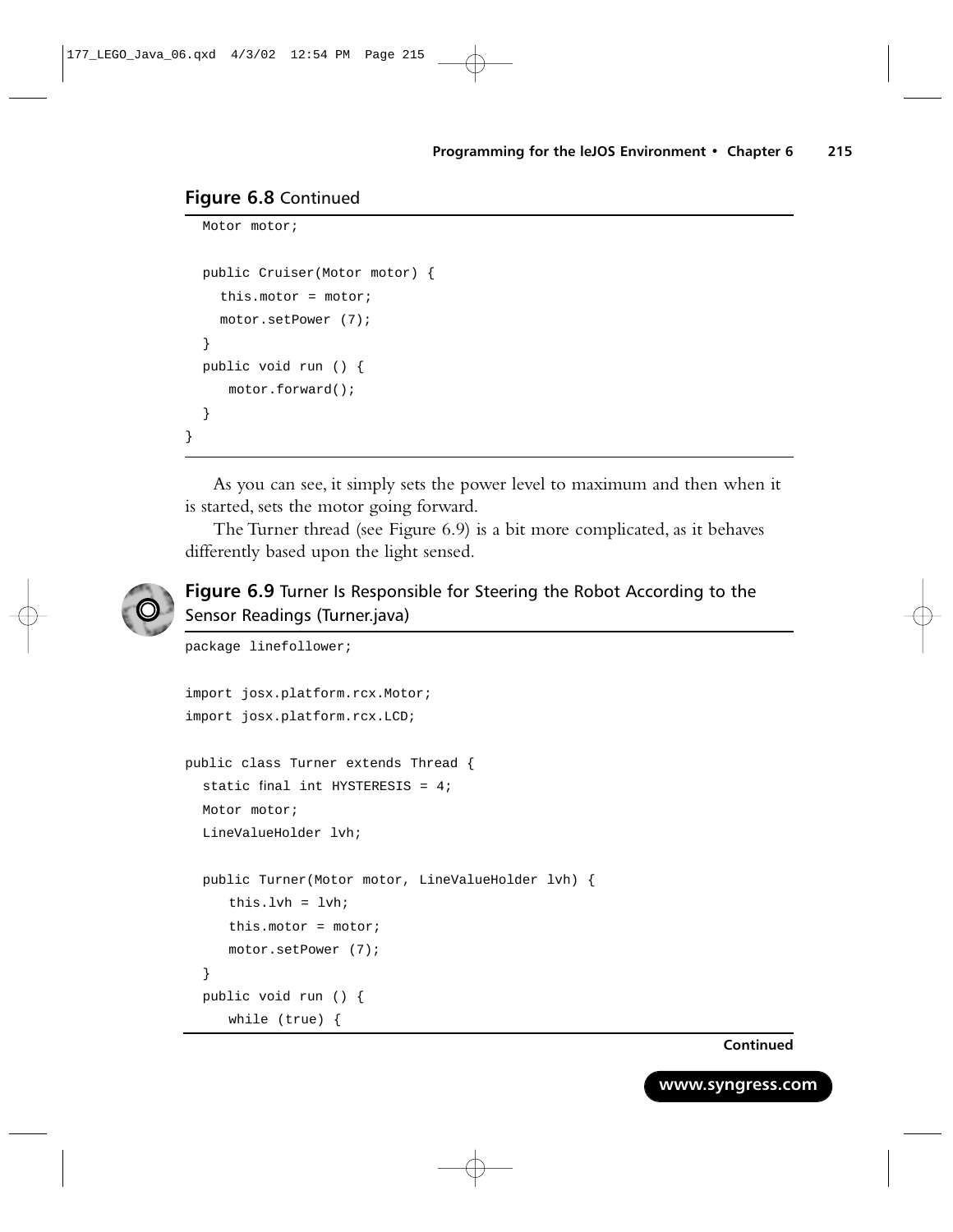#### **Figure 6.9** Continued

```
try {
           int light = lvh.getValue();
   //show the current reading, great for debugging
           LCD.showNumber (light); 
           if (light < lvh.getBlack() + HYSTERESIS) {
             motor.forward();
           } else if (light > lvh.getWhite() - HYSTERESIS) {
             motor.backward();
           } else {
             motor.stop();
           }
         } catch (InterruptedException ie) {
           //ignore
         }
     }
  }
}
```
The logic in the *run()* method, which is implementing what is interesting, is pretty simple. It compares the light reading with what is considered black—if it is less, it spins the motor forward.With the right wiring, this will turn the wheel, and thereby the robot, left. Similarly, if it is greater than what is considered to be white, it spins the motor backward, which should turn the robot right. Otherwise, we do not need to turn so we stop the motor.

## **NOTE**

*Hysteresis* actually means "lag of effect," a term that comes from physics, where it means a delay in the observed effect when forces on a body change. This term has crept into software lingo with the meaning that you need to take this lag of effect in the physical world into account when programming. This is often done (as in the example in Figure 6.9) by adding/deducting a value in a comparison. This will also allow a program to be more immune to noise in sensor readings.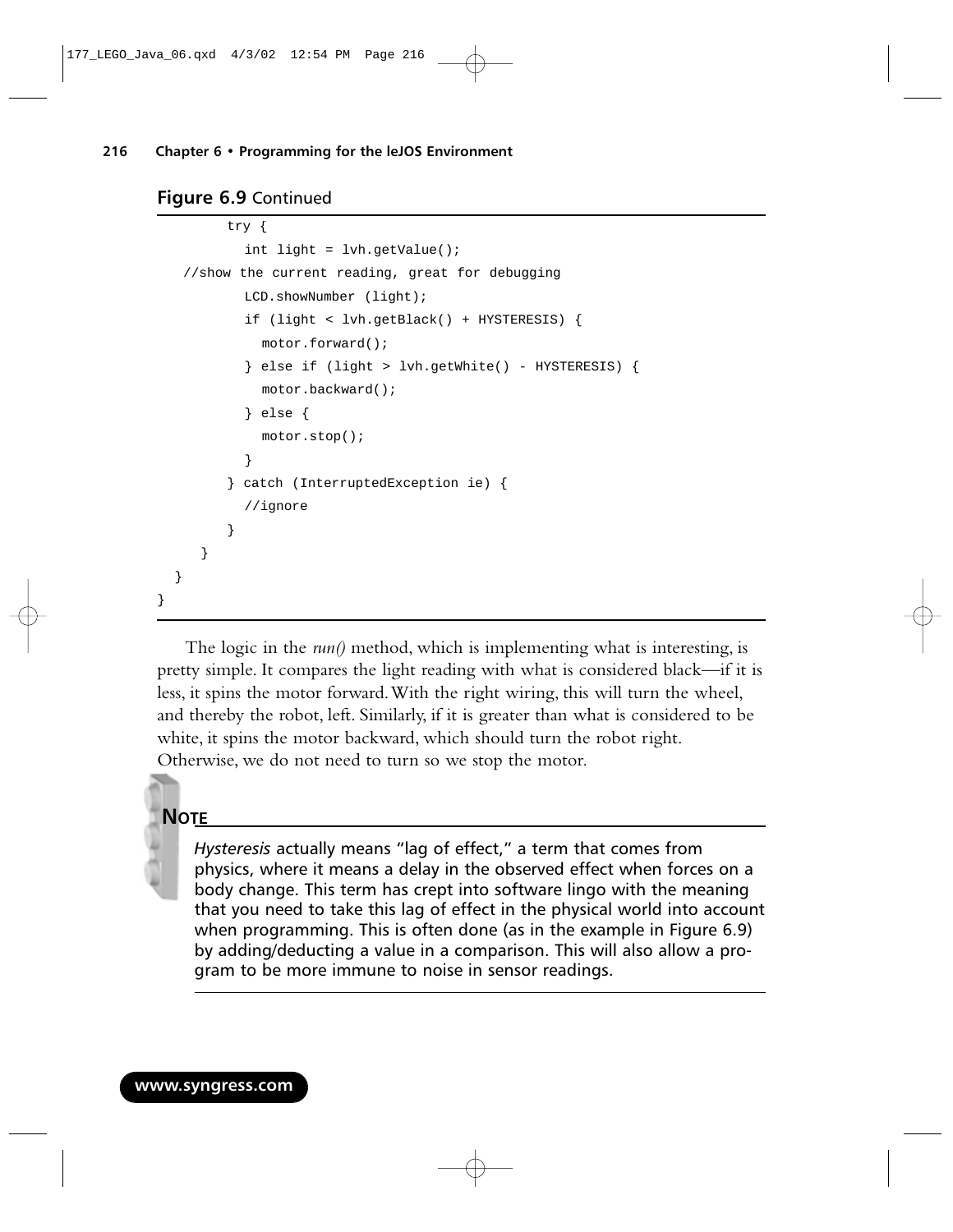Can that ever work? Of course not. Remember, white is probably the highest value we will see, and black the lowest. So we simply deduct/add a constant called *HYSTERESIS* before the comparison, which will make an interval of values considered too white or too black which we need to react to. Notice that it is rather small (only four), but for our lighting conditions this value seems to work. Plus, it's a place where you can tune your behavior.

The last of the helper classes is the *Calibrator*. Its *calibrate* method simply takes the average over 20 successive light-sensor readings, as shown in Figure 6.10.



### **Figure 6.10** Calibrator Is Used to Define the Interpretation of Black and White (Calibrator.java)

```
package linefollower;
import josx.platform.rcx.Sensor;
public class Calibrator {
  private static final int NUMBER_OF_SAMPLES = 20;
  Sensor sensor;
  public Calibrator(Sensor sensor) {
     this.sensor = sensor;
  }
  public int calibrate () {
      int sum = 0;for (int i = 0; i < NUMBER_OF_SAMPLES; i++) {
        sum += sensor.readValue ();
      }
      return sum / NUMBER_OF_SAMPLES;
  }
}
```
Now, look to Figure 6.11 for the main class, *LineFollower*, whose purpose is to set things up, drive the user interaction, and finally kickoff the controlling threads.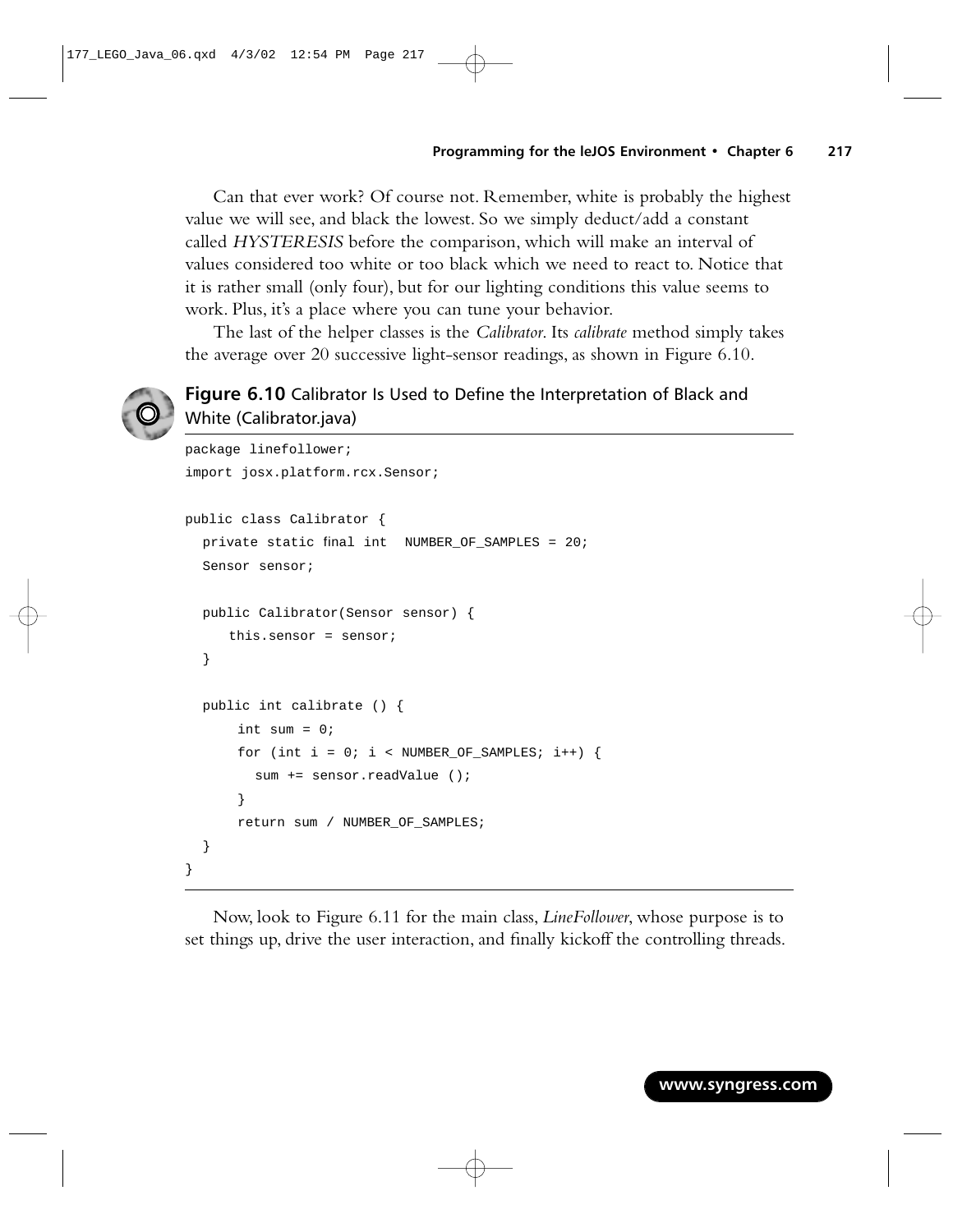package linefollower;



### **Figure 6.11** The Main Program Class Does Mainly Setup but also Drives the User Interface (LineFollower.java)

```
import josx.platform.rcx.LCD;
import josx.platform.rcx.TextLCD;
import josx.platform.rcx.Sound;
import josx.platform.rcx.Motor;
import josx.platform.rcx.Sensor;
import josx.platform.rcx.SensorConstants;
import josx.platform.rcx.Button;
public class LineFollower {
  LineValueHolder lvh = new LineValueHolder();
  Cruiser cruise;
  Turner turner;
  public LineFollower() throws InterruptedException {
    Sensor.S1.setTypeAndMode (SensorConstants.SENSOR_TYPE_LIGHT,
                                 SensorConstants.SENSOR_MODE_PCT);
    Sensor.S1.activate();
    waitForUser ("white");
    lvh.setWhite (getThreshold());
    waitForUser (null);
    waitForUser ("black");
    lvh.setBlack (getThreshold());
    waitForUser (null);
    Sensor.S1.addSensorListener(new LightReader(lvh));
    cruise = new Cruiser (Motor.B);
    turner = new Turner (Motor.A, lvh);
  }
```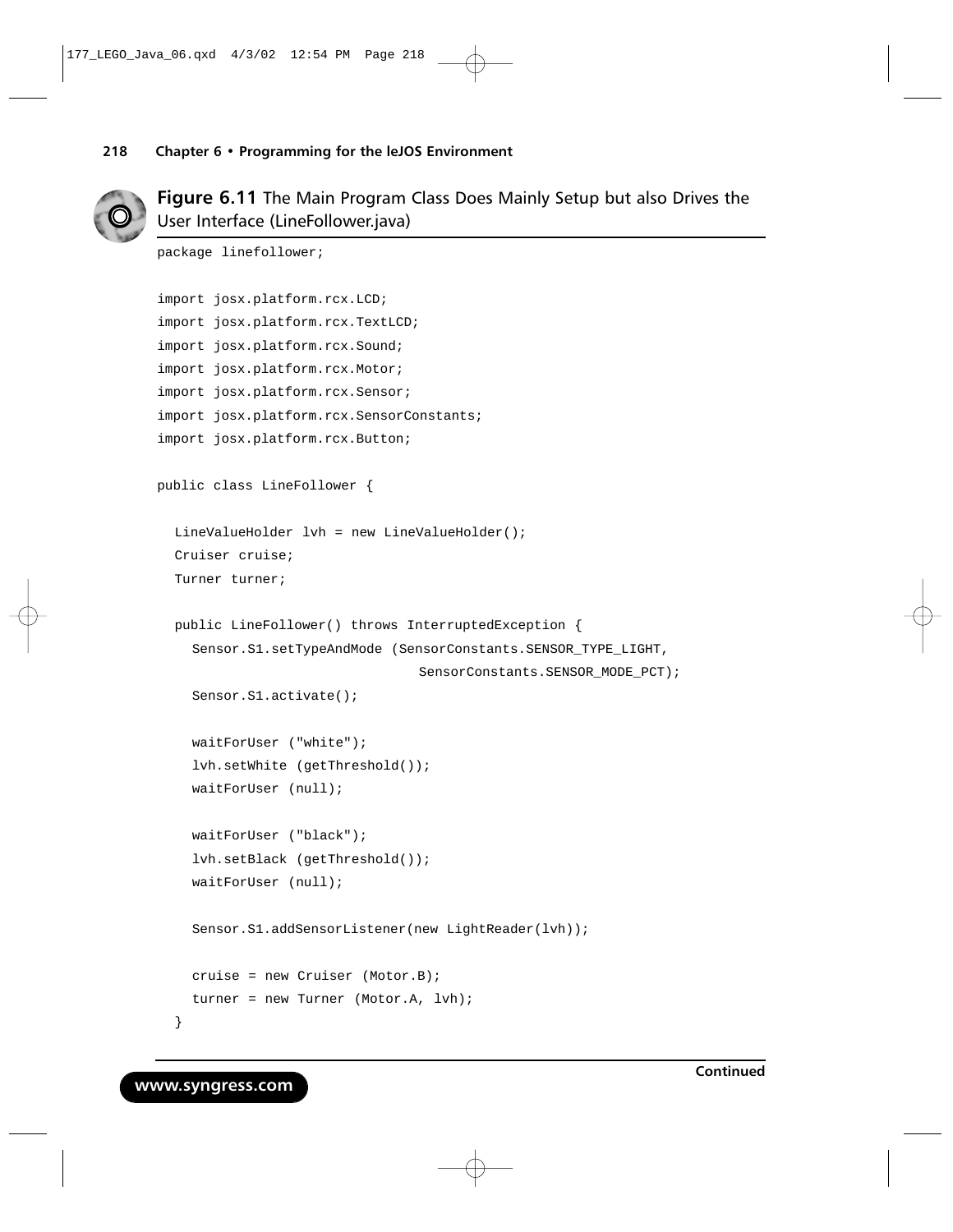#### **Figure 6.11** Continued

}

```
public void waitForUser (String message) throws InterruptedException 
{
  if (message != null) {
    TextLCD.print (message);
  }
  Sound.twoBeeps ();
  Button.VIEW.waitForPressAndRelease();
}
public int getThreshold () {
  Calibrator calib = new Calibrator (Sensor.S1);
  int value = calib.calibrate ();
  //show calibration value, good for tuning the HYSTERESIS constant 
  //in the Turner class
  LCD.showNumber(value);
  return value;
}
public void start ()
{
   //start threads
   cruise.start();
   turner.run();
}
public static void main(String[] args) throws InterruptedException {
  LineFollower lineFollower = new LineFollower();
  lineFollower.start ();
}
```
The code for *LineFollower* is fairly simple.A *LineFollower* object is created in the *main* method.Within the constructor, the *Sensor.S1* is then configured for light readings.Then the user is prompted with the text "white" which should serve as an instruction to place the robot's light-sensor over the white surface. When done, the user must press the **View** button for white calibration to begin,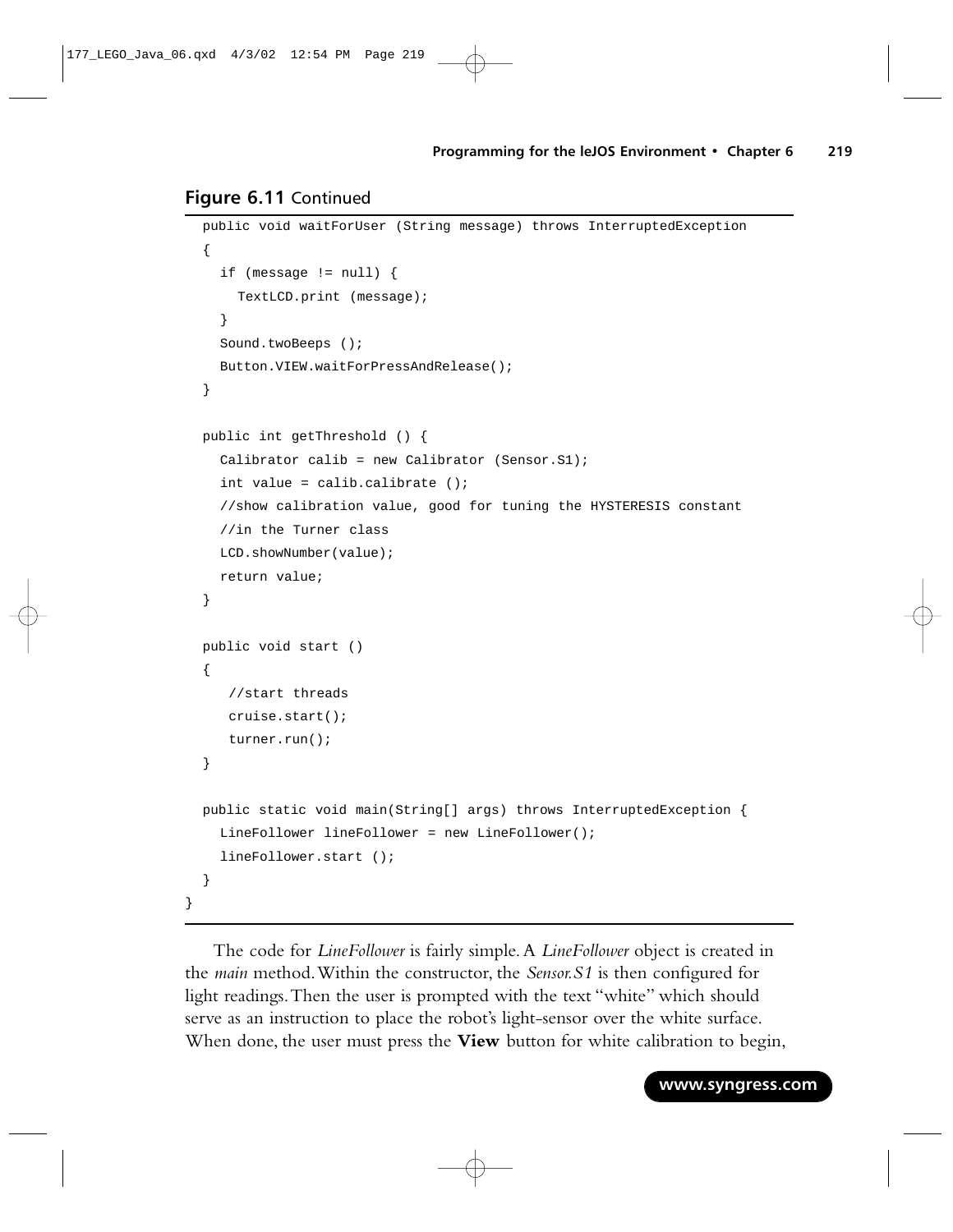the calibration value is then displayed, and the user is again expected to press the **View** button to continue.This process resumes, but this time with the text "black" as prompt.When the user presses the **View** button at the end, the program continues its execution, so the user must place the robot near the left edge of the line, before doing the final **View** button press. Notice that we have also used a double beep to attract the user's attention, indicating something is needed from her.The rest of the program consists of only two things—first, attaching the *LightReader* as a listener to *Sensor.S1*, and the construction and start of the *Turner* and *Cruiser* threads. If all goes well, your robot will start following the black line.

Now, it was promised that some "mistakes" would be purposely included in the program to make it use more memory than actually needed.We will continue to refrain from correcting them (as long as we don't run out of memory), because they increase the readability and usability of the program.The memory optimized version can also be found on the accompanying CD in the /linefollower/optimized directory.

We will now go over the "mistakes" and at the same time explain how to remove them and thereby optimize the program.

- Notice in Figure 6.11 that the method, *getThreshold*, is called twice in the *LineFollower*'s constructor, and that within it a *Calibrator* is instantiated.That means two *Calibrator* instances and one *Calibrator* that does pure calculations. In fact, its sole method is actually thread-safe since it only works on method local variables, so a fast optimization is to simply make it into a static method and not allocate any *Calibrator* objects at all. If the *calibrate* method had not been thread-safe, we could still have done that because in our case, the calls to *calibrate* occur from only one thread, the main thread of the program.
- In the *LineValueHolder* (Figure 6.6) *ints* are the used type for the instance variables holding the sensor readings. But as light-sensor readings are percentages their values lies between 0 and 100, and a Java byte which has the range [-128:127] is quite adequate for holding those readings. So memory can be saved by using *byte*s instead of *int*s.
- It is really not so nice that three references to the *LineValueHolder* instance need to be kept at various places.The one in the *LineFollower* is easy to get rid of. Just move the construction inside the *constructor* and lose that *instance* variable. But to get rid of all three of them, we will instead apply the Singleton pattern, as identified in the book *Design*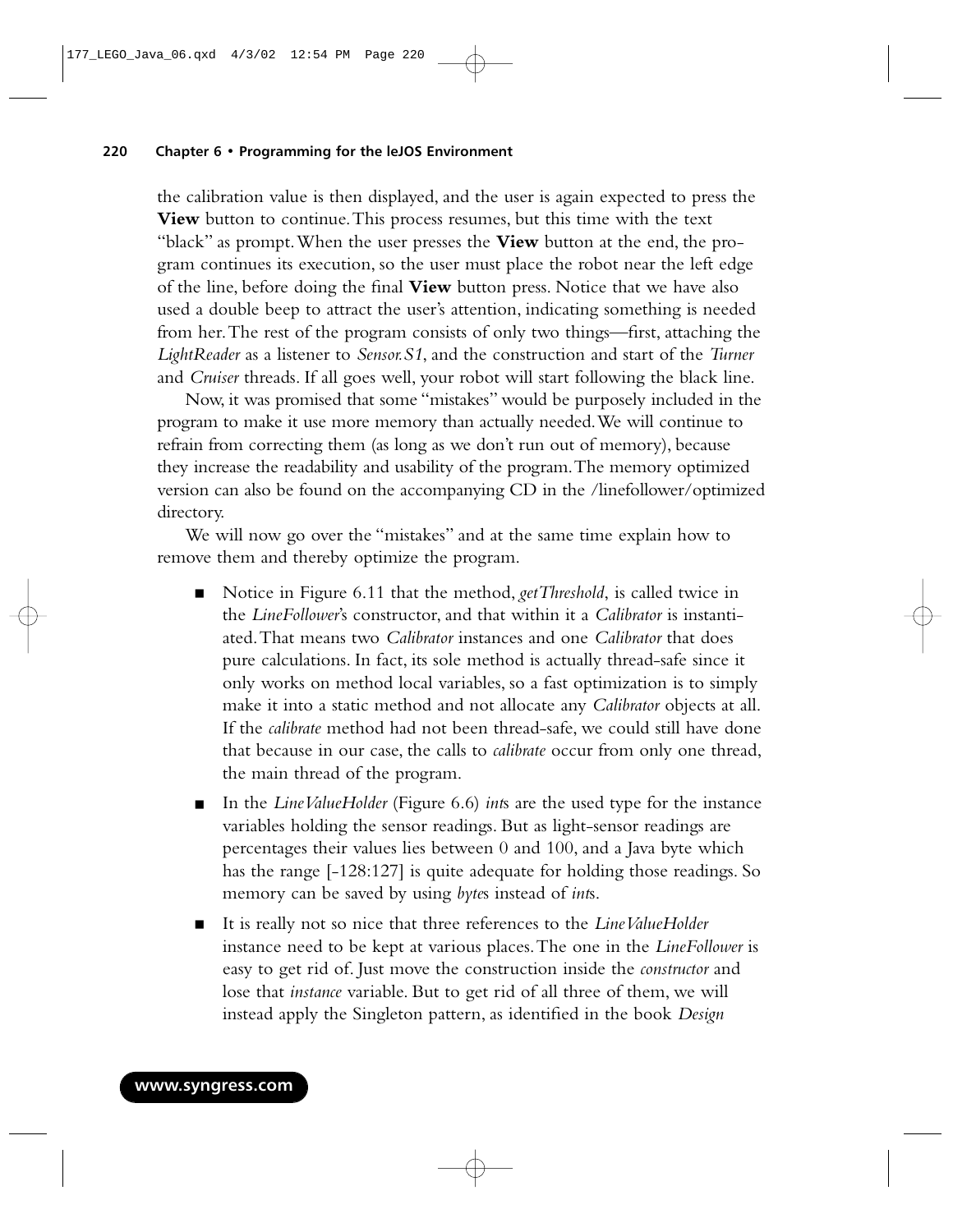*Patterns* by the Gang Of Four (Gamma, Helm, Johnson, and Vlissides). So, the changes to the *LineValueHolder* construction will look like:

```
private static LineValueHolder instance = null;
  public static LineValueHolder getInstance () {
    if (instance == null) {
      instance = new LineValueHolder ();
    }
    return instance;
  }
  private LineValueHolder() {
  }
...
```
- Now, take a look at the *Cruiser* thread (Figure 6.8). Actually the *run* method just starts the motor running and then terminates, thereby terminating the *Thread*. So it will be okay to just call the method directly from the *LineFollower*'s *start* method (using the main thread).To improve things further, you can even remove the *Thread* extension, thereby making the constructed object smaller.
- Possible removal of a *Thread* extension also holds for the *Turner* thread because we used the already available main thread to call its *run* method directly, instead of indirectly through a *Thread*.*start()* call.
- *Cruiser* does not actually need to be instantiated at all, and can thus have its methods made static.We have not made that change, as it will make the use of *Cruiser* vastly different from that of the *Turner*.
- Finally, take another look at the *LineFollower* in Figure 6.11. All the methods are executed by the main thread, so no synchronization is needed.Thus, we do not really need to create any *LineFollower* objects. We can do that by turning *LineFollower*'s instance methods into static equivalents.The constructor we will change into a static *init* method, which gets called by the *main* method.

We ran a slightly modified version of the original program with the one change that instead of continuously outputting the light reading, it outputted the amount of free memory.Then we did the same with the modifications just listed.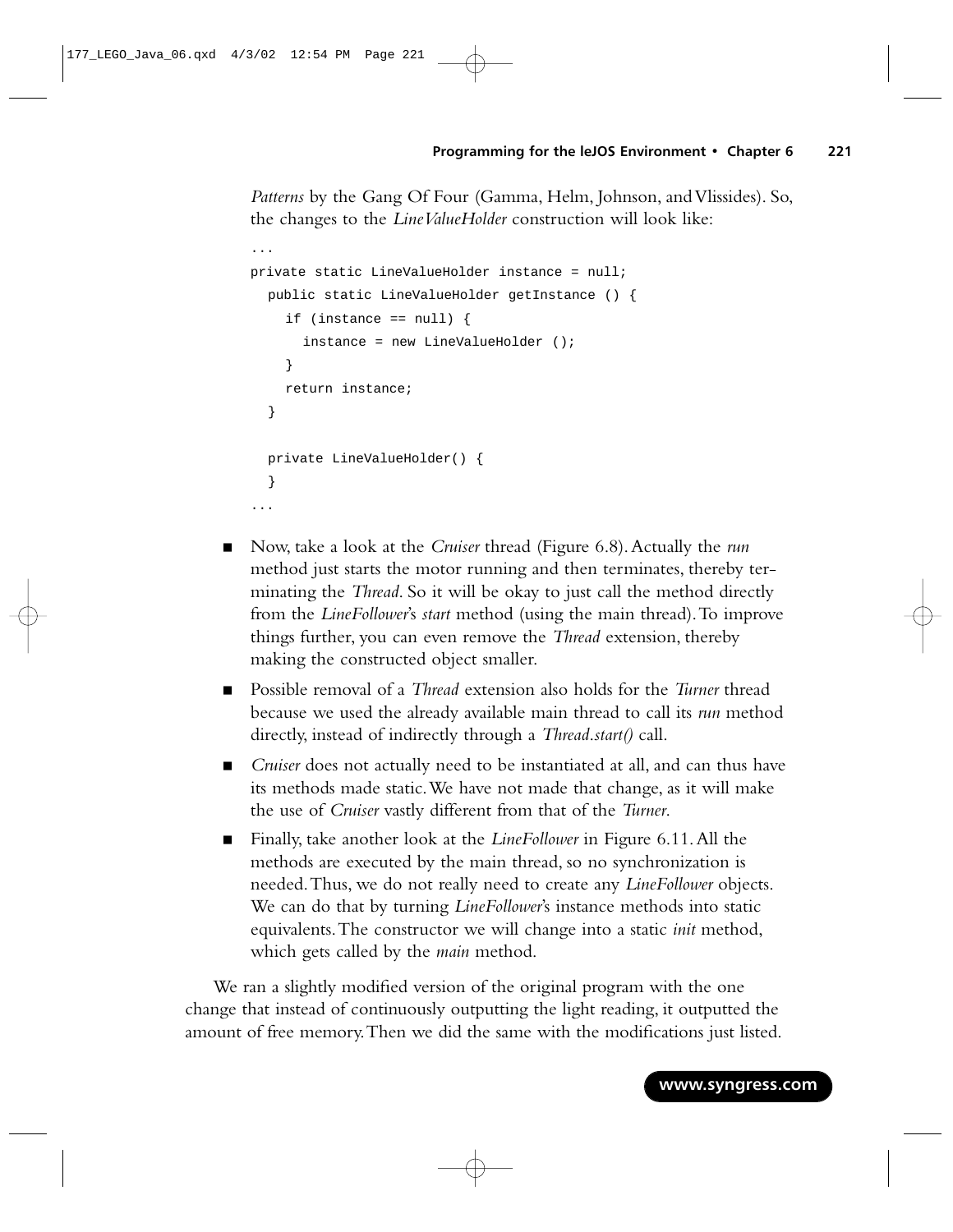The result was that for the original, 3684 bytes were free, and for the modified version, 3814 bytes were free. Even though not much memory was saved, we haven't sacrificed any readability, usability, or maintainability of the program. Notice that in the optimized version on the CD we have chosen to keep the use of *TextLCD*, as opposed to using *LCD*, since it improves usability of the program. Here is a list of other improvements you can try and implement yourself.

- As it is now, the program is stopped by pressing the **On-Off** button, which turns off the RCX completely.A nice feature would be a way to stop the program, perhaps by pressing the **Run** button; try adding a *ButtonListener* to do that. Its action could probably be to call *interrupt* on the main thread, to force it to break out of the endless loop in *Turner*'s run method. Notice that this demands a change in *Turner* as well, as it actually catches *InterruptedException*, ignores it, and continues with its business.And, of course, you need to keep a reference to the main thread somewhere (get that reference using the *Thread.currentThread()* method).
- The calibration routine could be improved to take the average of light readings made at different places along the course.This change would need some directions to the user to move the RCX between subsequent readings.

## Designing & Planning…

## **Synchronization on Static Methods**

Remember that no instances of *java.lang.Class* exist in leJOS, so you cannot synchronize on static methods. This is the reason you need to analyze your multithreaded programs. Make sure that when using static methods, no two threads will execute them simultaneously, or make sure the methods are thread-safe.

# Controlling the Steering

If the robot, going too fast, passes entirely over the line to the right side of the black track, it will likely go into a never-ending spin around itself.This section will try to come up with two solutions for that.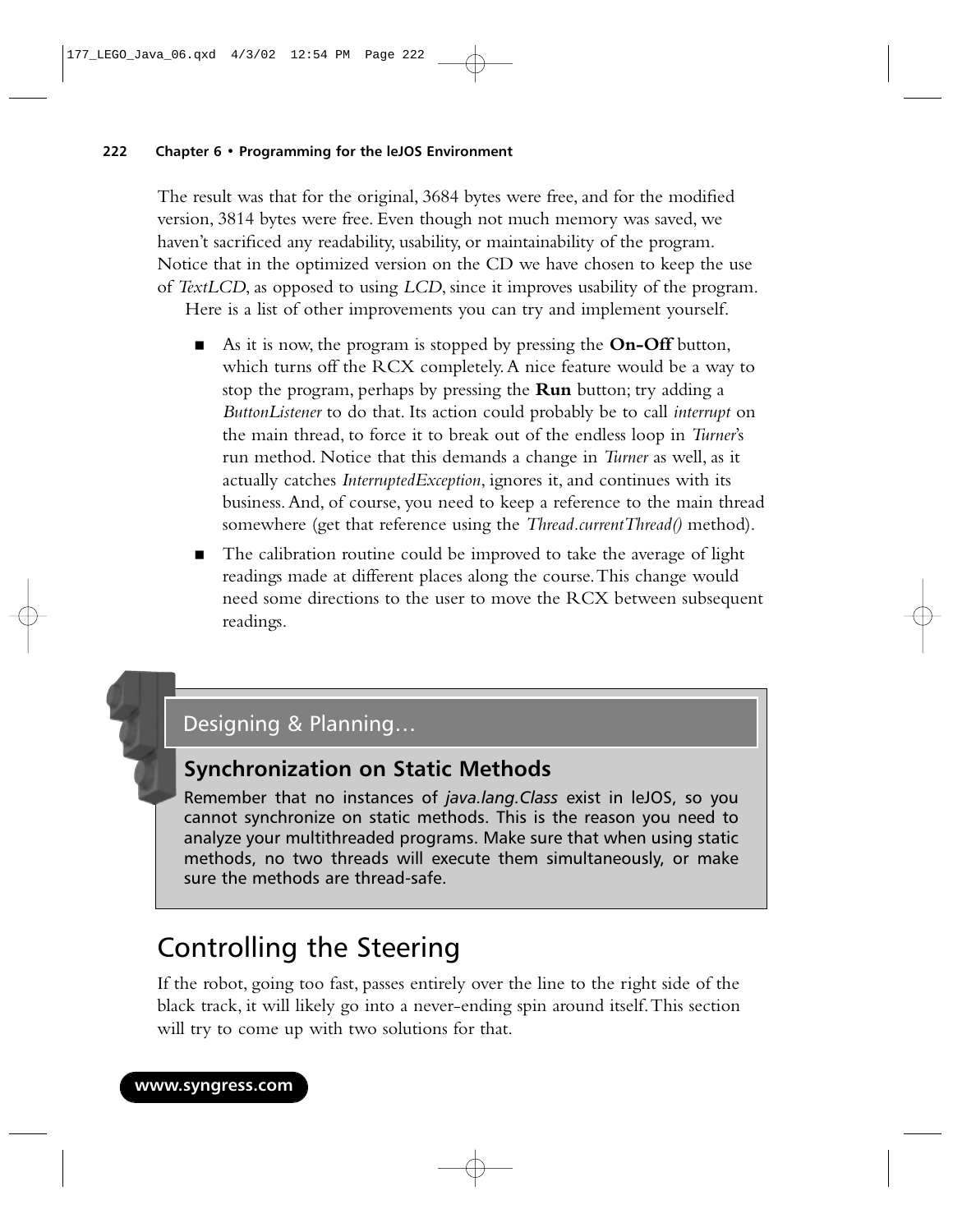The first solution will try to solve the problem by restricting the amount of turning allowed by the steering wheel, making it less likely that the robot will pass over the line.

The second solution is to try to find a way back to the left side of the line. This is achieved by determining that the line has been passed, and then overruling the robot's standard line-following behavior with a higher prioritized behavior which will hopefully bring the robot back on track; this solution introduces the subsumption architecture.

Before you attempt to control the steering, you will need to acquire some feedback of where the steering front wheel is positioned at any given time.To do this, we need to add a longer steering axle to the original design of the robot. This change allows us to put a rotation sensor on top of it, which is then connected to input 2 on the RCX.As a result, this rotation sensor gives us a way to measure the position of the wheel.

## Restricted Steering

The first thing we'll do is make a programming change that controls how far to one side the wheel is allowed to turn.This, of course, will prevent the robot from making very sharp turns, but at least for the LEGO test pad we'll use here, no really sharp turns exist.The idea behind this is that, if the RCX doesn't do any sharp turns, it will not pass entirely over the line, and the spin-forever effect will go away.

In the program, we'll simply change *Turner* into a version utilizing not only a *Motor* but also a *Sensor,* or more specifically, a *Sensor* configured for rotational readings.To ease the programming, let's use the *Servo* class, which is precisely suited for this kind of control.The *Servo* combines a *Motor* and a *Sensor* so you can tell the *Motor* to turn to a certain axis point. It is important to notice that, as the servo keeps a number representing the absolute position of the *Motor*, you will need to start the robot with the steering wheel in a neutral position so it is going straight.The change is then to have a maximum turn of two to either side, a value determined from previous experiments.A lot of gearing exists between the rotation sensor and the motor, so that is the easiest way to find it.This solution actually solves the problem in a very simple manner.At least on this test course (in my experiences), the spinning behavior did not occur after the change was made. Prior to that, it was very frequent. In fact, usually two consecutive laps of the course could not be made before the spinning occurred.

Figure 6.12 shows the modified *Turner* code (for simplicity, we have chosen to refrain from my traditional approach where the *Motor*s and *Sensor*s used are determined in the main class and distributed to the objects using them, as parameters;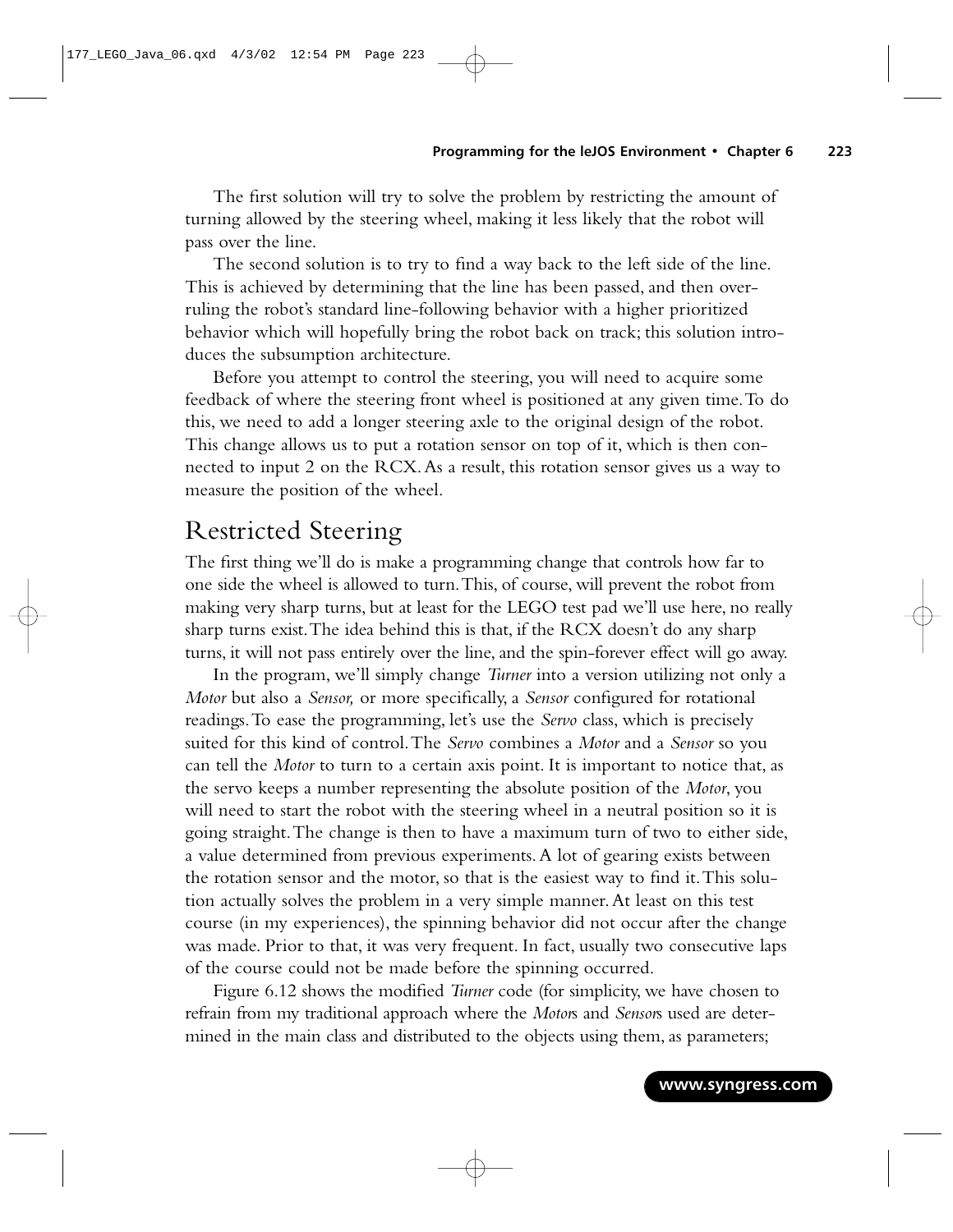instead, this *Turner* version explicitly uses *Sensor.S2*). (You can locate a complete version of the line follower with this modification on the CD, in the /linefollower/ steering1/linefollower directory.)



### **Figure 6.12** A Limited Turn Turner (Turner.java)

```
package linefollower;
import josx.platform.rcx.Motor;
import josx.platform.rcx.LCD;
import josx.platform.rcx.Servo;
import josx.platform.rcx.Sensor;
public class Turner extends Thread {
  static final int HYSTERESIS = 4;
  Servo servo;
  public Turner(Motor motor) {
     this.servo = new Servo (Sensor.S2, motor);
  }
  public void run () {
     LineValueHolder lvh = LineValueHolder.getInstance();
     while (true) {
        try {
           int light = lvh.getValue();
           LCD.showNumber (light);
           if (light < lvh.getBlack() + HYSTERESIS) {
             servo.rotateTo (-2);
           } else if (light > lvh.getWhite() - HYSTERESIS) {
             servo.rotateTo (2);
           } else {
             servo.rotateTo(0);
           }
         } catch (InterruptedException ie) {
           //ignore
```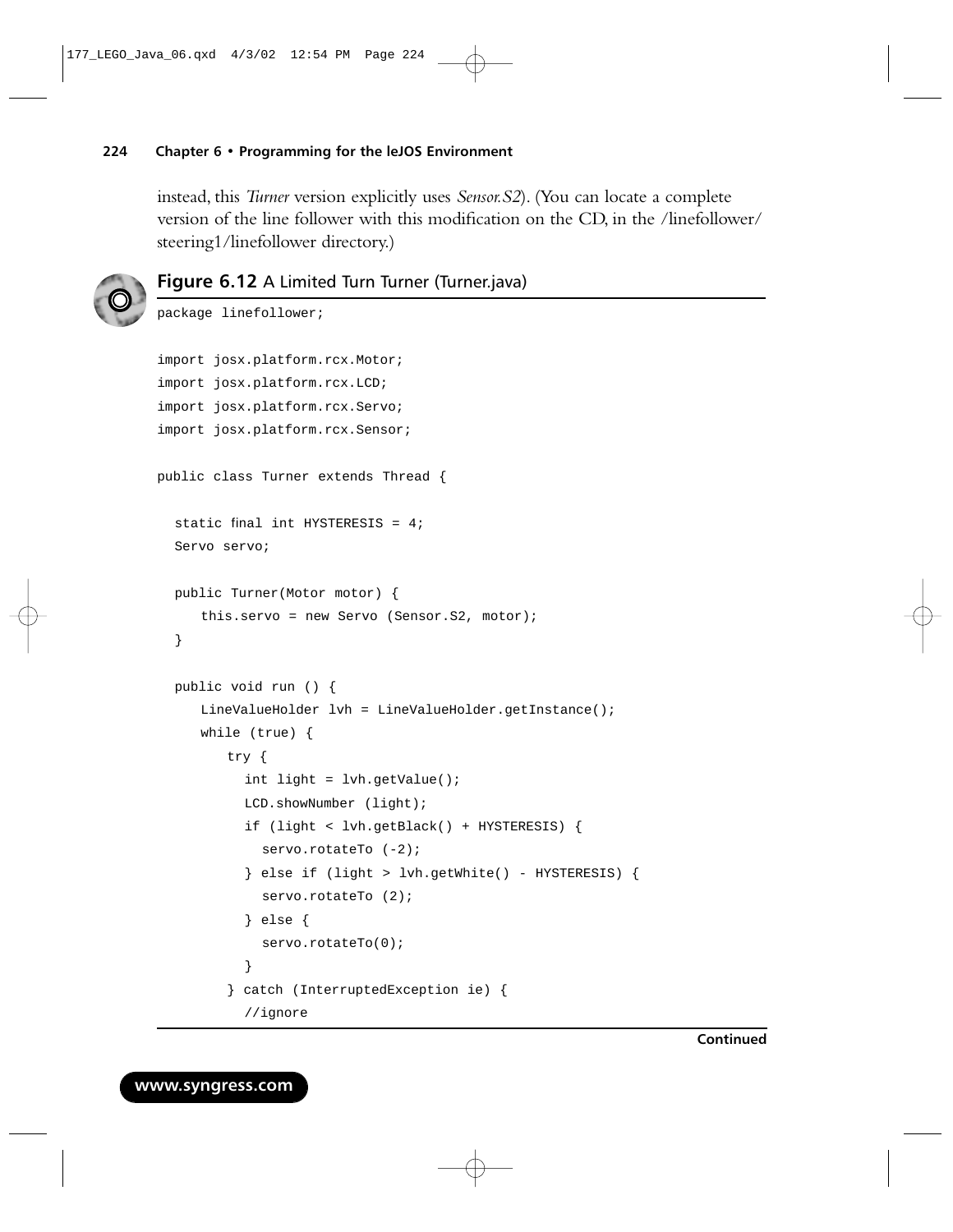#### **Figure 6.12** Continued

}

}

}

}

## Getting Back to the Line

The second solution to the same "never-ending turn" problem is a much more advanced approach, involving the control concept called *subsumption architecture*. Also, the solutions tactic is a different one. It does not try to get the robot to avoid passing the line. Instead, it tries to determine when it has done so, and then runs some code in hopes of returning the robot to the left side of the line.

The idea of *subsumption architecture* is to first divide our program into subtasks or behaviors. Each subtask is responsible for controlling one specific behavior of our robot.This behavior can be simple, like backing up when a touch sensor is hit, or it can be complex, like our entire follow-the-line behavior.The next thing we need to do is prioritize the behaviors.The implementation is then made in a way so that only the highest prioritized behavior is actually running, this makes it possible to have multiple behaviors competing for the same resources (motors, sensors, display, and so on) to coexist. It is, of course, crucial that the individual behaviors release their control when they do not need it, to allow lower prioritized behaviors a chance to run.

## Designing & Planning…

## **Line-following Software Design for a Differential Drive-based Robot**

Had the robot been built using a differential drive as used in the previous chapter, the steering and driving straight behaviors would have been competing for the control of the motors, since this drive platform uses the same set of wheels for driving and steering. So, in this case, it would make perfect sense to use a subsumption-based architecture for programming the line following in the first place.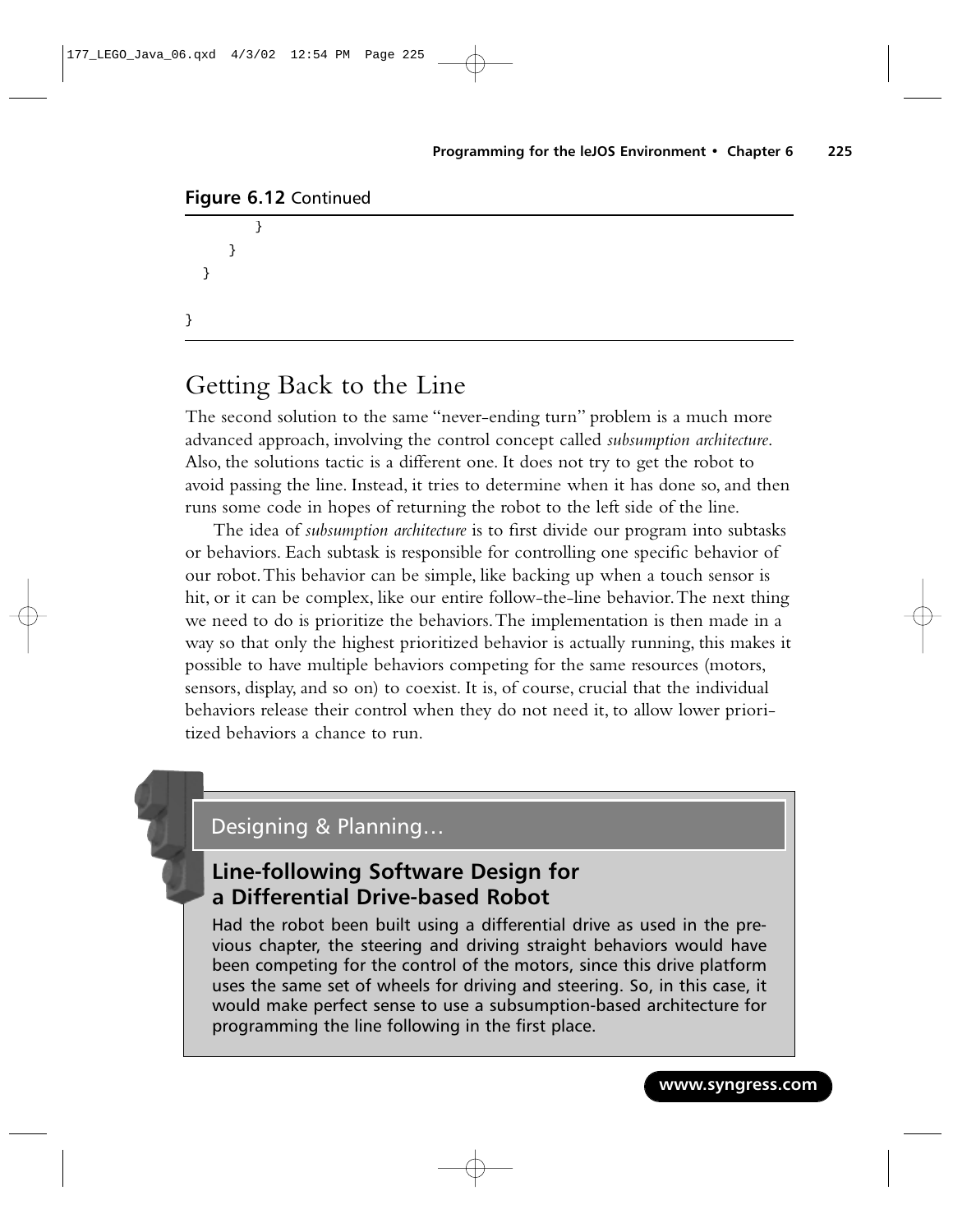If our line-following program had been made using this architecture, the turning behavior would be a higher priority behavior than the drive forward behavior. However, these two behaviors in our example are totally independent of each other, and can therefore coexist without competing for the control of motors.

This example illustrates just one possible situation where this architecture shows its strength. Every time we have multiple behaviors, triggered by different situations (like sensor reading) but in need of the same actuators to perform the needed action, this architecture is a good way to modularize our code and keep it maintainable. Subsumption architectures are usually designed using diagrams like the one shown in Figure 6.13, which indicates that the sensors (*Wheel position* in the diagram) triggers certain behaviors together.The diagram also shows the priority of the different behaviors in that higher priority behaviors are drawn above lower priority ones.The round shape with the S, for *subsume*, shows that the higher priority behavior can take the control of a resource (here *Motors*) away from a lower priority one.This kind of diagram does not say anything about how each individual behavior is to be designed.They can then be made using standard OO techniques.The subsumption architecture can be viewed as a way to make objects cooperate. If you are familiar with design patterns, think of this architectural concept as a pattern.

**Figure 6.13** Subsumption Architecture for Our Solution to the Spin Effect Problem



As explained earlier, the diagram is read from top to bottom and left to right, so the highest priority behavior is the new *TurnResolve*, and is somehow triggered by a wheel position.The lowest priority behavior is our existing line-following behavior, which is not triggered by anything but just runs continuously when not subsumed by any higher priority behavior.

To incorporate this into our program, let's use a class that resides in the *josx.robotics* package, named *Arbitrator*.What it does is perform arbitration of prioritized behaviors (just what we need). Let's take a look at the *Arbitrator* and its related *Behavior* interface.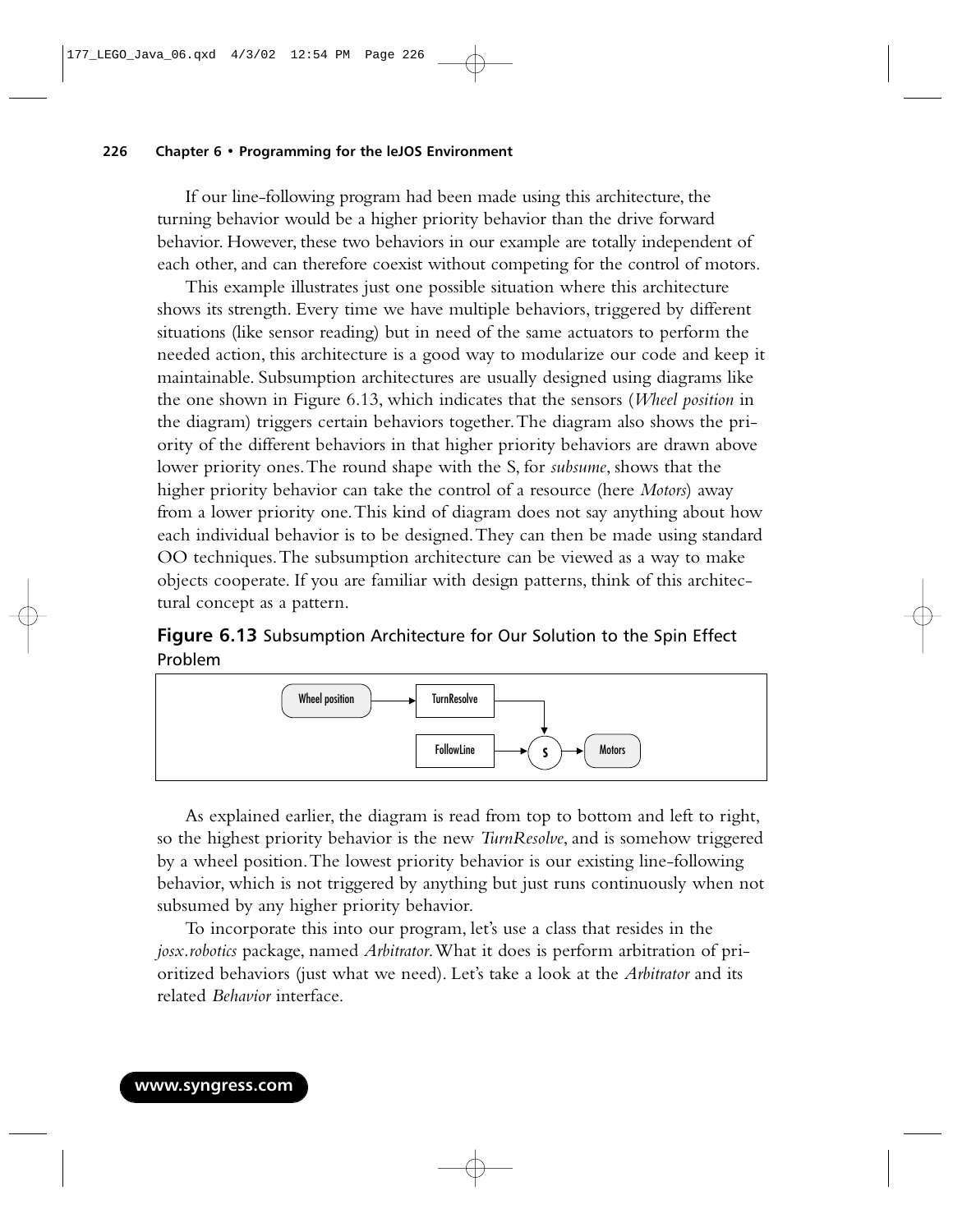### **NOTE**

In addition to the *Arbitrator* class and *Behavior* interface used in our example of subsumption architecture in use, the *josx.robotics package* contains other classes useful for programming navigating robots. These classes come in two types. The first bases navigation on timing constraints (it takes *n* seconds to turn 90 degrees) and the other bases navigation on readings from rotation sensors. They are provided with a common interface, so you can easily switch between the two implementations.

## *Arbitrator*

The *Arbitrator* class defines only one method, called *start*, which takes no arguments, so starting the arbitration is very easy. Before calling it, you need to construct an *Arbitrator* object, and its constructor takes an array of objects implementing the *Behavior* interface.These objects must be preordered in an array in such a way that the *Behavior* at index 0 corresponds to the desired behavior with the lowest priority, and so forth. Note that the *start* method does not start a separate thread, and thus never returns.

#### **NOTE**

In some designs, some behaviors actually have equal priority, which is not a problem as long as they are not competing for the same resources. This situation cannot be handled by the *Arbitrator* class, because its implementation enforces a strict hierarchy of priorities.

### *Behavior*

The *Behavior* interface must be implemented by classes being arbitrated by the *Arbitrator* class.These implementations, in turn, are responsible for implementing the desired behavior for a given priority.The methods you must implement include:

**public void action ()** This method must implement the task that is to be performed when this *Behavior* is in control. Notice that the method must not go into a never-ending loop, which will cause the arbitration process to no longer work.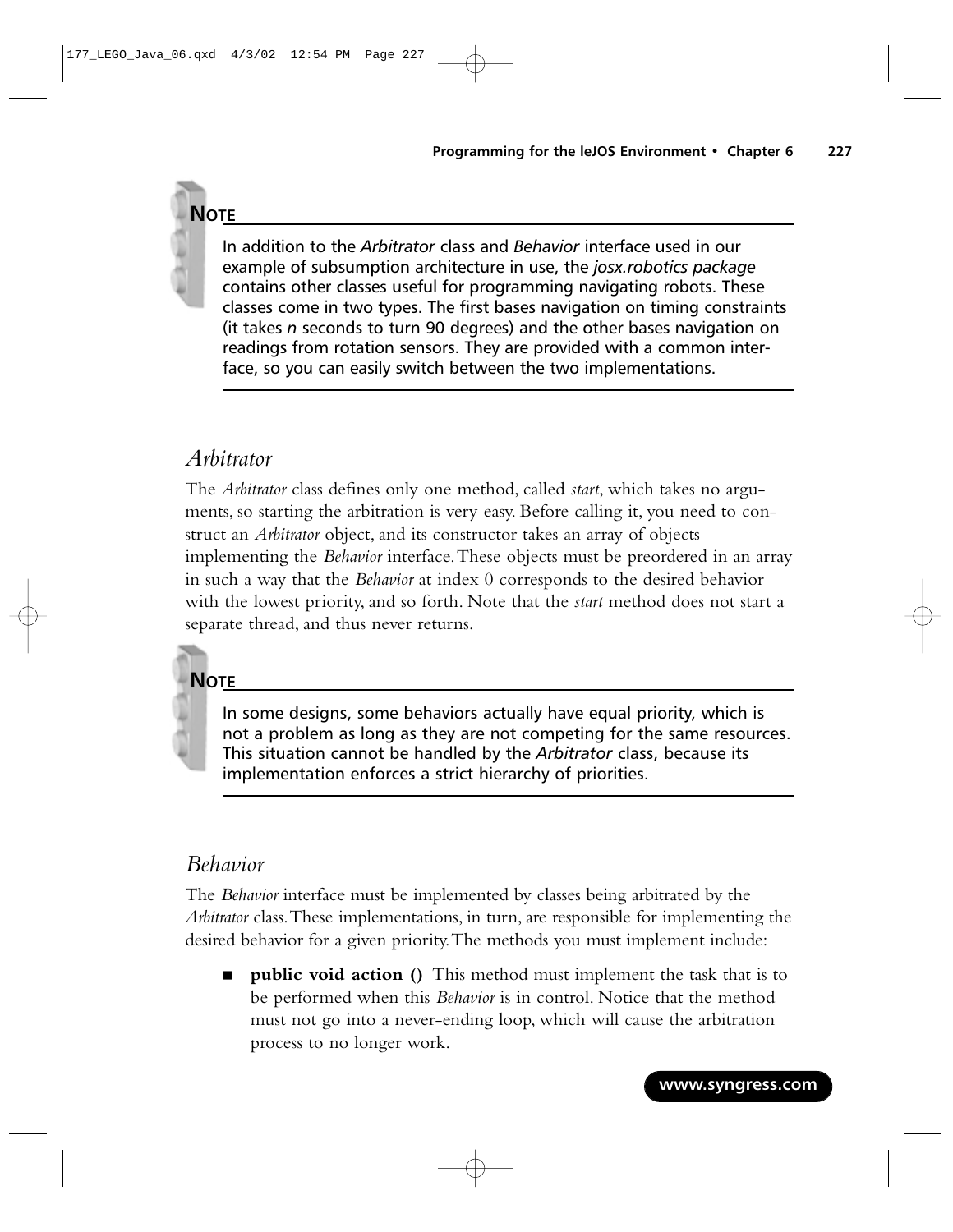- **public boolean takeControl ()** The implementation must return *true* if this Behavior wishes to take control.Whether it will actually take the control, of course, depends on its position in the priority hierarchy.
- **public void suppress ()** Your implementation of this method will stop the current running action (stopping motors and so on).The method should not return until the running action has terminated (but it must return eventually for the arbitration process to work).

## *Resolving the Never-ending Turn*

We will use the same mechanical design as in the previous solution (see the "Restricted Steering" section), a rotation sensor attached to the top of a longer steering wheel axle.

The strategy will be as follows: whenever we, during the line-following process, end up having turned all the way to the right, that must mean we have crossed the line and engaged in that devious death spin.This situation is indicated by the rotation sensor having a value of 5 (experimentally determined).The behavior we will be implementing to escape from the spin is realized in the *TurnResolve* class. It will subsume the line-following behavior when the rotation sensor shows 5, and then do something clever to get it back on the line.

First, we need to turn our existing line-following code into something implementing the *Behavior* interface, so we can add it to an *Arbitrator* object.The change simply wraps the *Turner* and *Cruiser* instances in a class *LineFollowBehavior* (see Figure 6.14) implementing *Behavior*.This is an application of the standard wrapper pattern, known from the GOF book.Additionally, the *Cruiser* and *Turner* have themselves been turned into separate *Behavior* implementations.This way they can perhaps be reused as stand-alone behaviors in another setting.To complete the picture, they can be studied in Figure 6.15 and 6.16 respectively. (The code for Figures 6.14 through 6.16 can be found on the CD in the /linefollower/ steering2/linefollower directory.)



## **Figure 6.14** Making the Line-following Behavior Implementation (LineFollowBehavior.java)

package linefollower;

import josx.robotics.Behavior;

public class LineFollowBehavior implements Behavior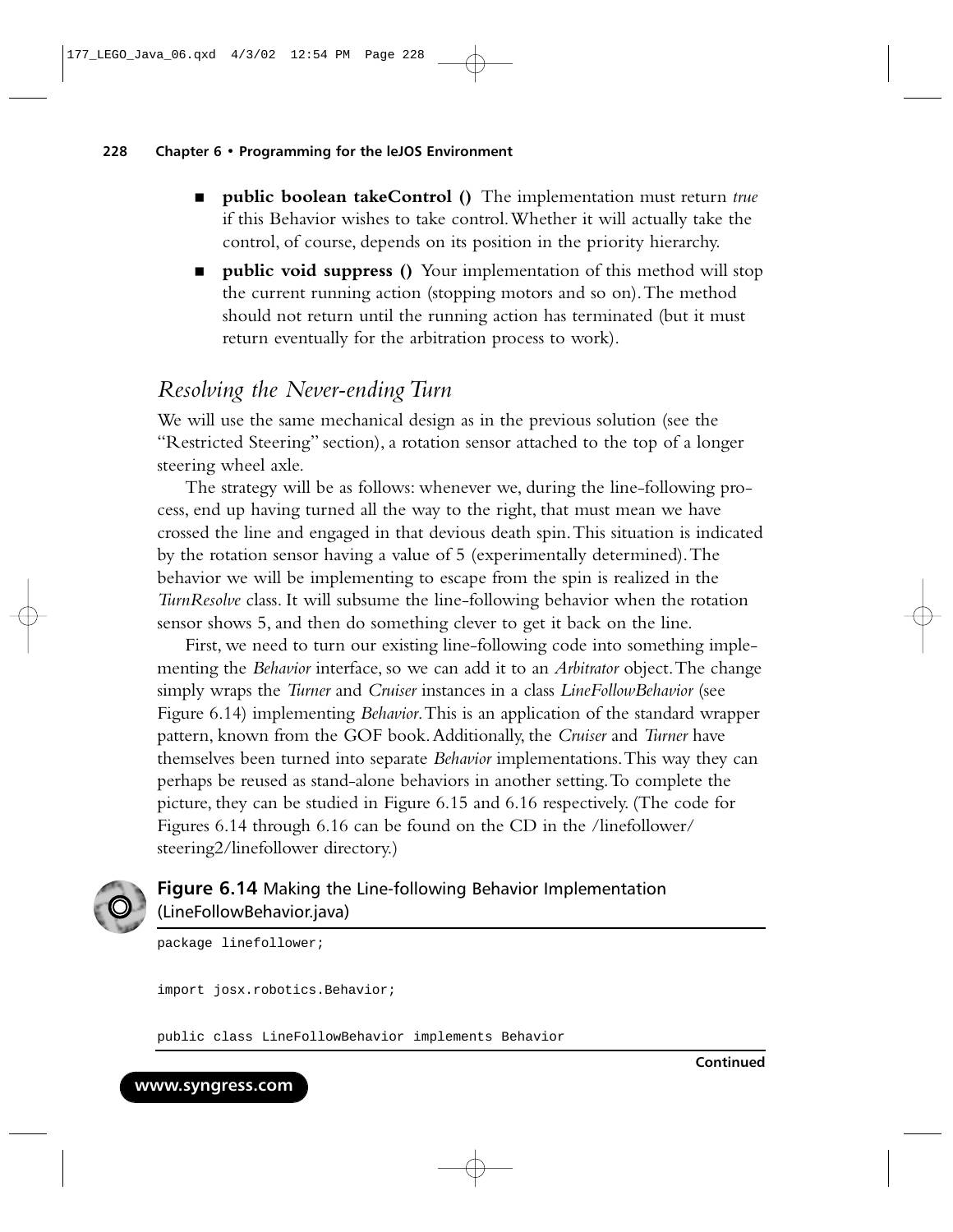### **Figure 6.14** Continued

{

```
Cruiser cruise;
 Turner turner;
 public LineFollowBehavior(Cruiser cruise, Turner turner) {
    this.cruise = cruise;
    this.turner = turner;
    turner.start();
  }
 public void action () {
     cruise.action ();
     turner.action ();
  }
 public boolean takeControl () {
   return true;
  }
 public void suppress () {
    cruise.suppress();
    turner.suppress();
  }
}
```


#### **Figure 6.15** Cruiser as a Behavior Class (Cruiser.java)

```
package linefollower;
import josx.platform.rcx.Motor;
import josx.robotics.Behavior;
public class Cruiser implements Behavior{
  Motor motor;
  public Cruiser(Motor motor) {
```
**Continued**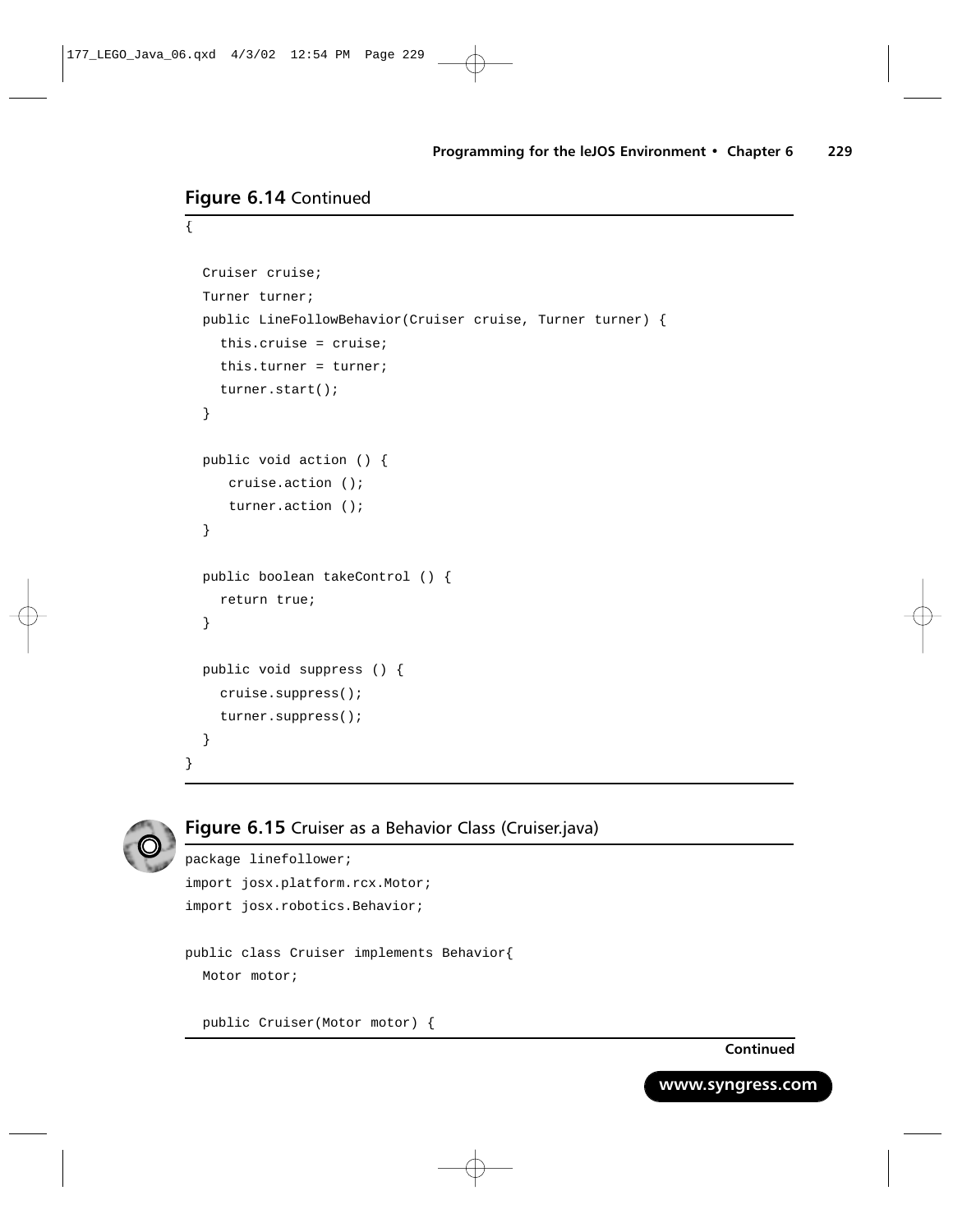#### **Figure 6.15** Continued

```
this.motor = motor;
  }
  public void action () {
     motor.setPower (7);
     motor.forward();
  }
 public boolean takeControl () {
    return true;
  }
  public void suppress () {
    motor.stop();
  }
}
```
As the main thread is now used to run the Arbitration process, the *LineFollowBehavior* will start the *Turner* instance as a separate thread (see Figure 6.16).This, in turn, will make the *takeControl* and *suppress* methods in *Turner* a little complicated.The idea is that a variable (*halted*) is used to signal if the steering is active. If it isn't, the thread is parked in a *wait* call.The Arbitrator's call to *action* will then wake up this thread again by calling *notifyAll*. Notice that both the *Turner* and *Cruiser* in their implementation of *takeControl* always return true, signaling they are always willing to run.



```
Figure 6.16 Turner as a Behavior Class (Turner.java)
```

```
package linefollower;
import josx.platform.rcx.Motor;
import josx.platform.rcx.LCD;
import josx.robotics.Behavior;
public class Turner extends Thread implements Behavior
{
  static final int HYSTERESIS = 4;
  Motor motor;
```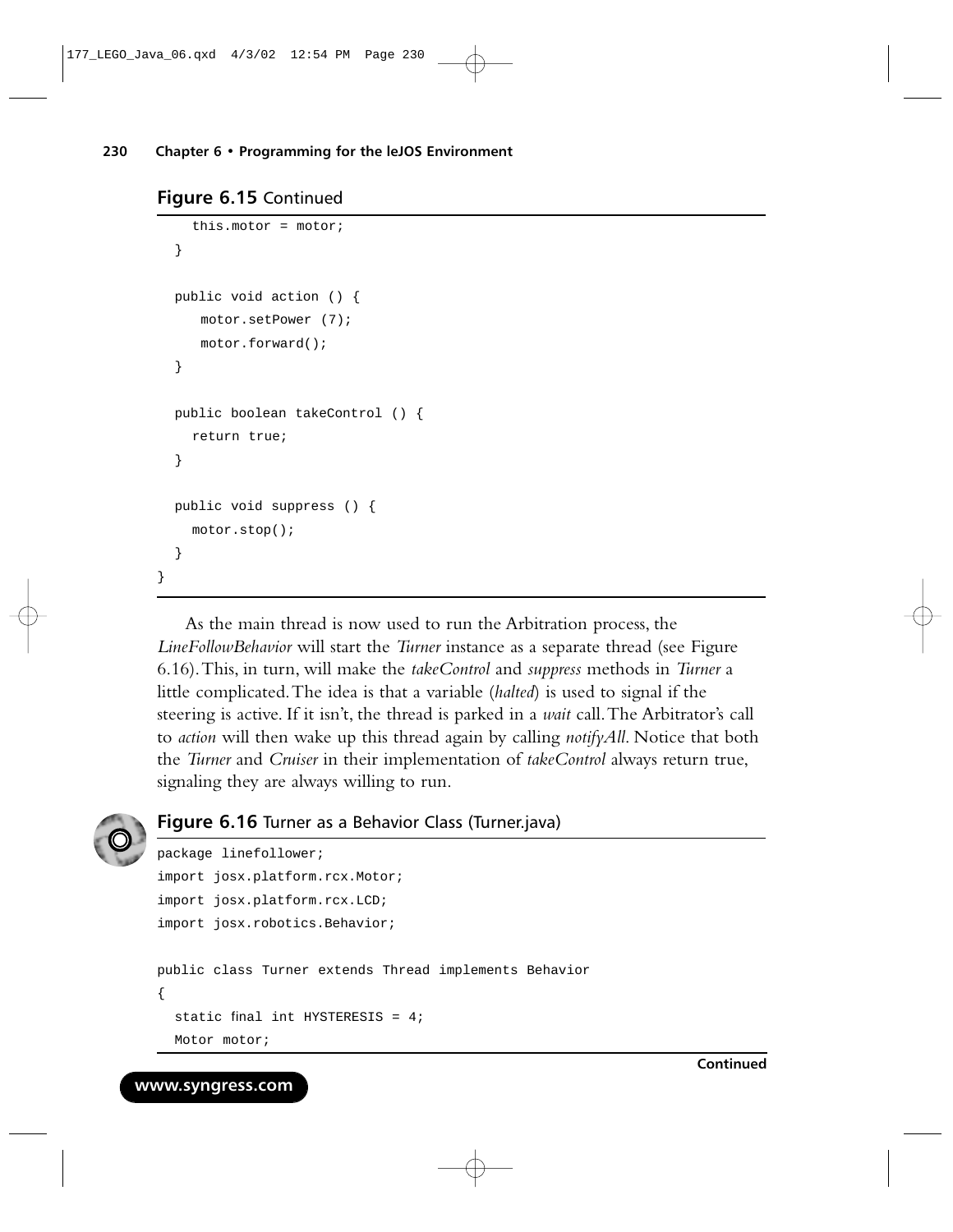#### **Figure 6.16** Continued

```
boolean halted = false;
public Turner(Motor motor) {
   this.motor = motor;
}
public synchronized void action () {
  motor.setPower (7);
  halted = false;
  notifyAll();
}
public boolean takeControl () {
   return true;
}
public synchronized void suppress () {
    motor.stop ();
    halted = true;
    notifyAll();
}
public void run () {
  LineValueHolder lvh = LineValueHolder.getInstance();
  while (true) {
    try {
      if (!halted) {
         int light = lvh.getValue();
         LCD.showNumber (light);
         if (!halted) {
           if (light < lvh.getBlack() + HYSTERESIS) {
             motor.forward();
           } else if (light > lvh.getWhite() - HYSTERESIS) {
             motor.backward();
           } else {
```
**Continued**

**www.syngress.com**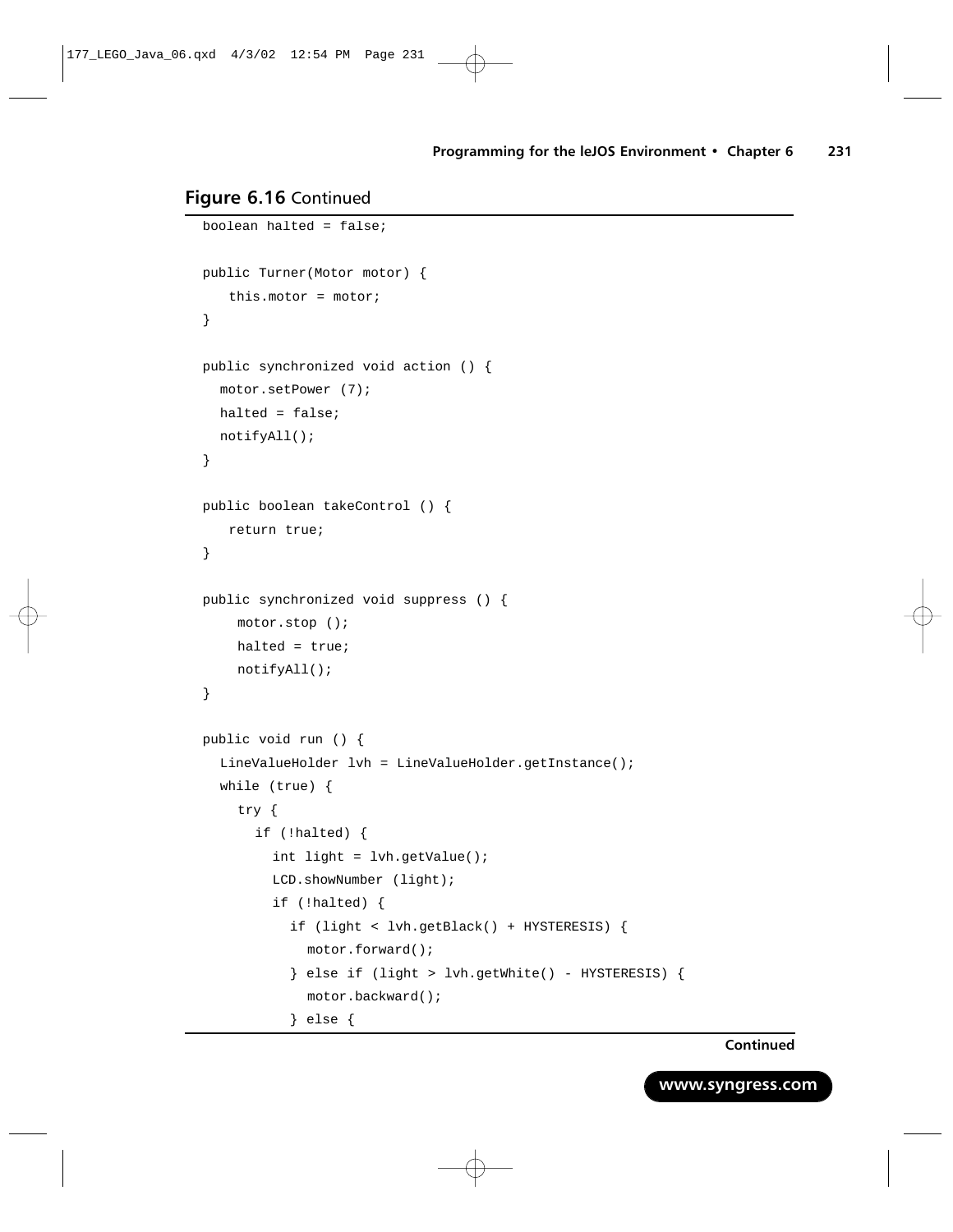#### **Figure 6.16** Continued

```
motor.stop();
              }
           }
         } else {
           synchronized (this) {
              wait (); //block until notified
           }
         }
      } catch (InterruptedException ie) {
              //ignore
      }
    }
  }
}
```
Second, we must implement our high priority *TurnResolve* behavior. Note that because the behavior is defined by a *Sensor* that does not change value as opposed to one that does change value, we cannot implement this using a *SensorListener* but must explicitly read the *Sensor* value at some interval.

The "clever" thing to do to get back on the line is really not that clever:We first slow down, and straighten up the drive wheel (it's best to actually keep it a little turned, so we curve back towards the line).Then because the line is relatively thin compared to our robot, we should assume that the robot will be spinning on the white surface, and also be on the white surface right after it has straightened out its steering wheel. So we keep driving until we hit a black surface.This should be the right edge of the line (as the robot follows the left edge, it must have passed the line and now be on the right-hand side of the line).We then keep going until we hit white again.At this point, the robot is probably at an angle somewhat perpendicular to the line, so we must turn the steering wheel, and try to curve back until we once again hit black.This should then hopefully be on the desired left side of the line.You can see the implementation of *TurnResolve* realizing this strategy in Figure 6.17 (also found on the CD in the /linefollower/steering2/linefollower directory).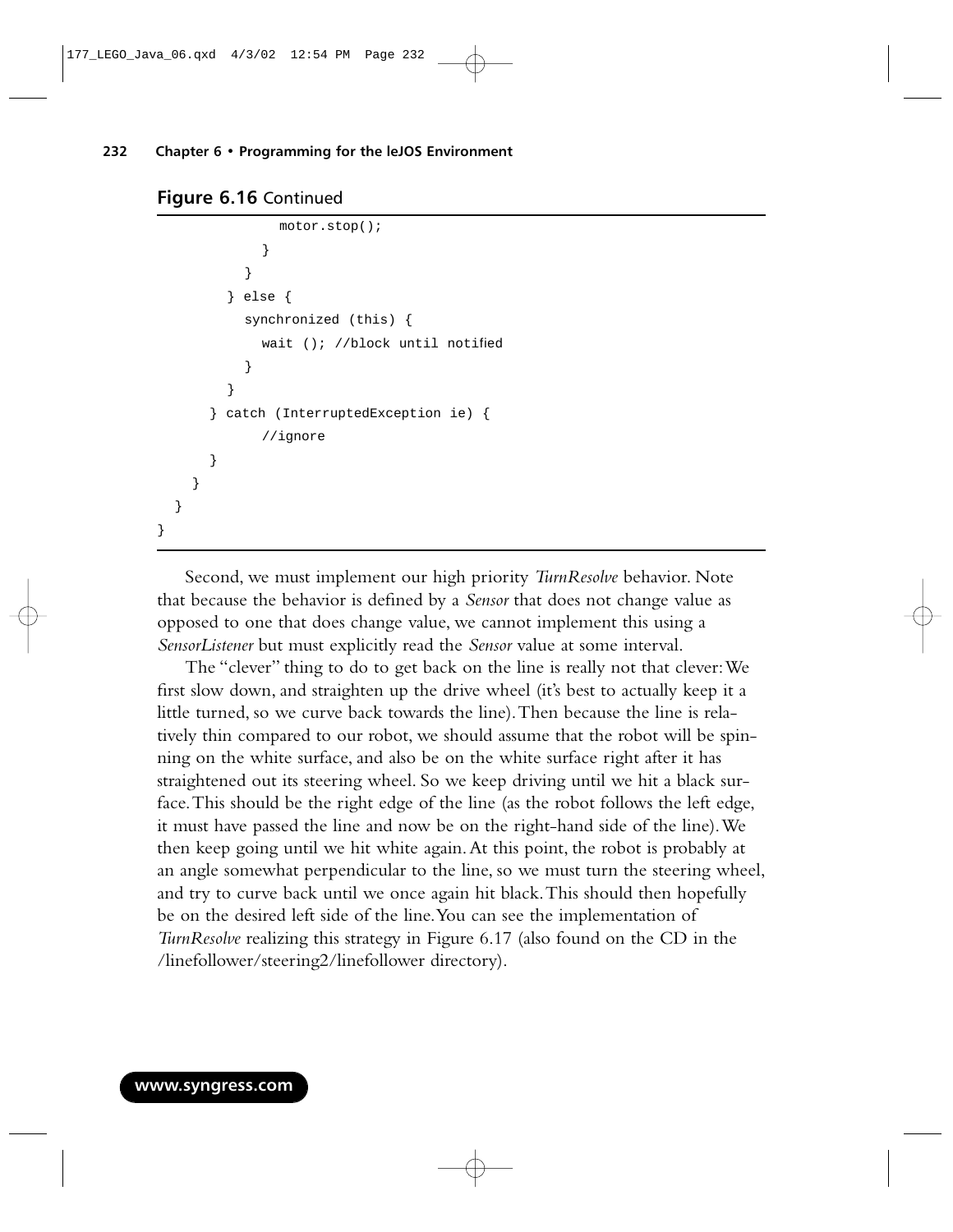```
Figure 6.17 Strategy for Finding the Way Back to the Line (TurnResolve.java)
package linefollower;
import josx.robotics.Behavior;
import josx.platform.rcx.Motor;
import josx.platform.rcx.Sensor;
import josx.platform.rcx.Sound;
import josx.platform.rcx.Servo;
public class TurnResolve implements Behavior
{
  static final int HYSTERESIS = 4;
  Motor drive;
  Motor turn;
  Sensor rot;
  Servo servo;
  boolean running = false;
  boolean first = true;
  public TurnResolve(Motor drive, Motor turn, Sensor rot)
  {
    this.drive = drive;
    this.turn = turn;
    this.rot = rot;
    servo = new Servo (rot, turn);
  }
  public synchronized void action ()
  {
    if (running) {
        return;
    }
    Sound.beepSequence(); //indicates we have now started finding back
    running = true;
```
**Continued**

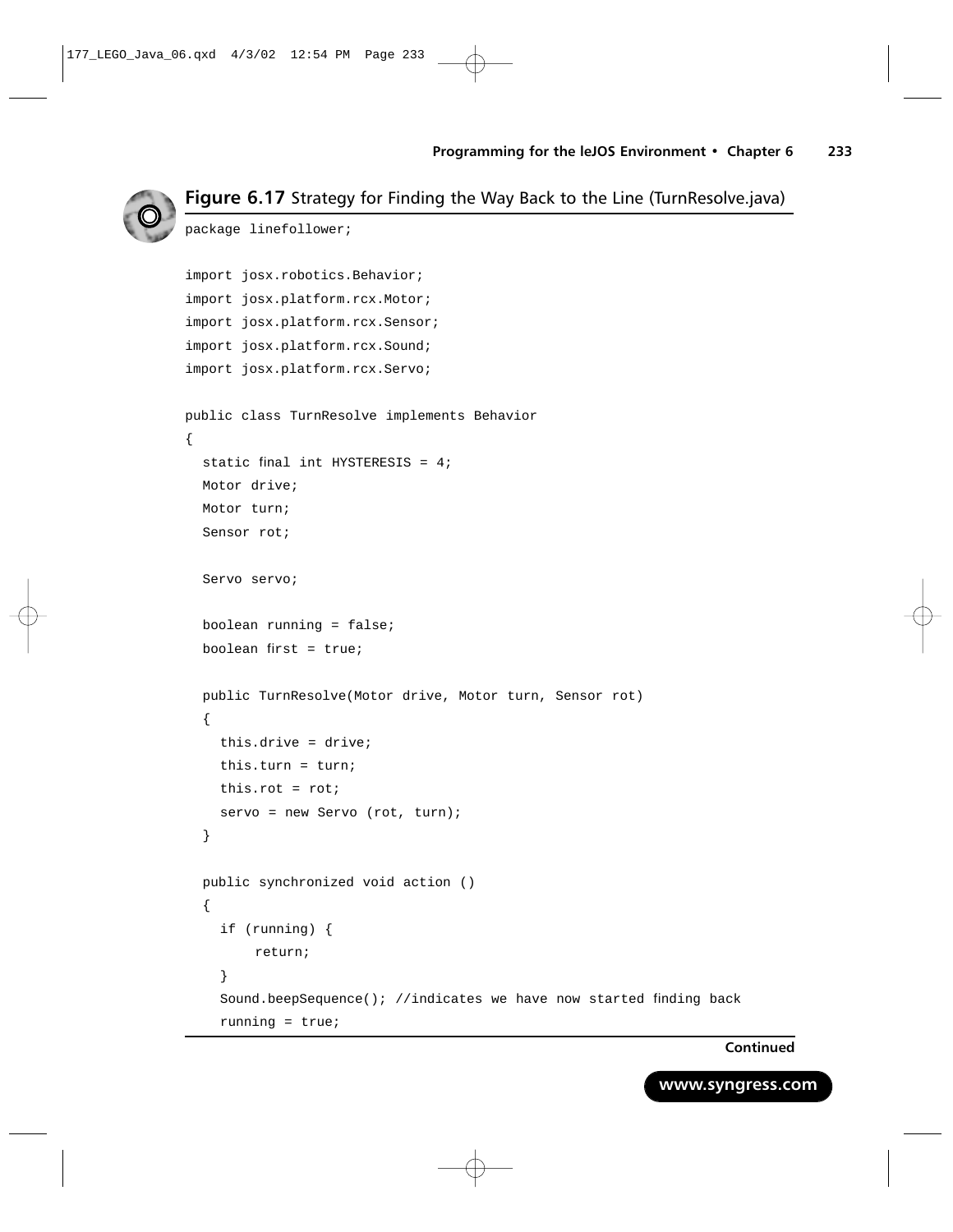### **Figure 6.17** Continued

```
//curve back towards the line
try {
  turn.setPower (7);
  servo.rotateTo (1); //we will curve slightly towards the line
  synchronized (servo) {
    servo.wait();
  }
  drive.setPower(1);
  drive.forward();
  LineValueHolder lvh = LineValueHolder.getInstance();
  int light = -1;
  //assume we are spinning on white so go "straight" as 
  //long as we are still on white
  do {
    light = lvh.getValue();
  } while (light > lvh.getWhite() - HYSTERESIS);
  //we should now be on black. Keep going until we reach white 
  //again, and assume we crossed the line from the left side.
  do {
    light = lvh.getValue();
  } while (light < lvh.getBlack() + HYSTERESIS);
  //we should now be back on the left side of the line, so turn to
  //get onto the edge of the line again
  servo.rotateTo (2);
  drive.setPower(3);
  do {
    light = lvh.getValue();
  } while (light > lvh.getWhite() - HYSTERESIS);
  //we now hit the line from the left, so stop driving and 
  //go straight
```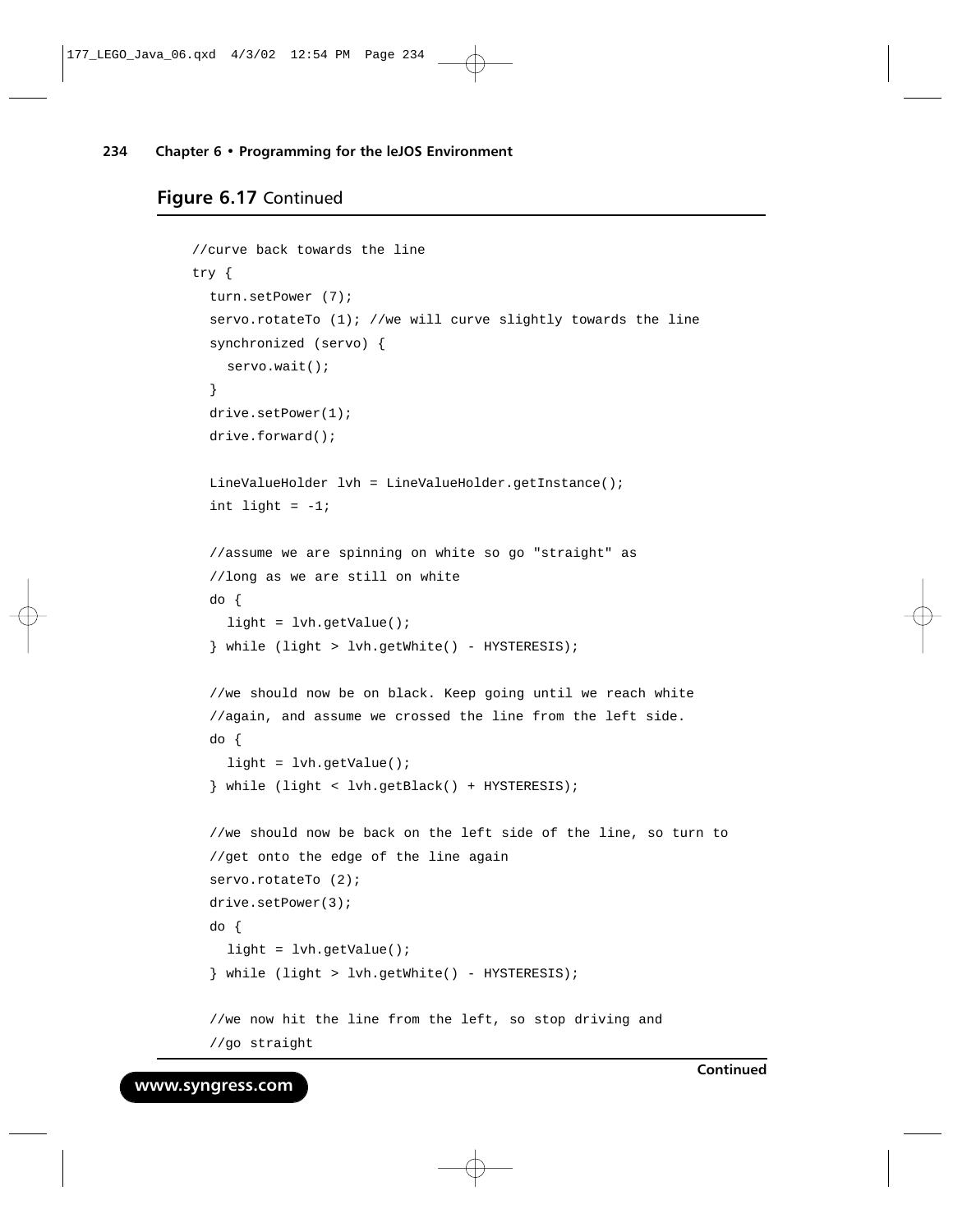### **Figure 6.17** Continued

/\*\*

```
} catch (InterruptedException ie) {
  } finally {
    servo.rotateTo (0);
    try {
      synchronized (servo) {
         servo.wait();
       }
    } catch (InterruptedException ie) {}
    drive.stop();
    running = false;
    notifyAll();
  }
}
/**
 * Control will be taken when the rotation sensor is showing 5.
 **/
public boolean takeControl () {
   if (first) {
      first = false;
      return false;
   }
   if (running) {
     return true;
   } else {
     int current = rot.readValue();
     if (current >= 5) {
         return true;
     }
     return false;
   }
}
```
**Continued**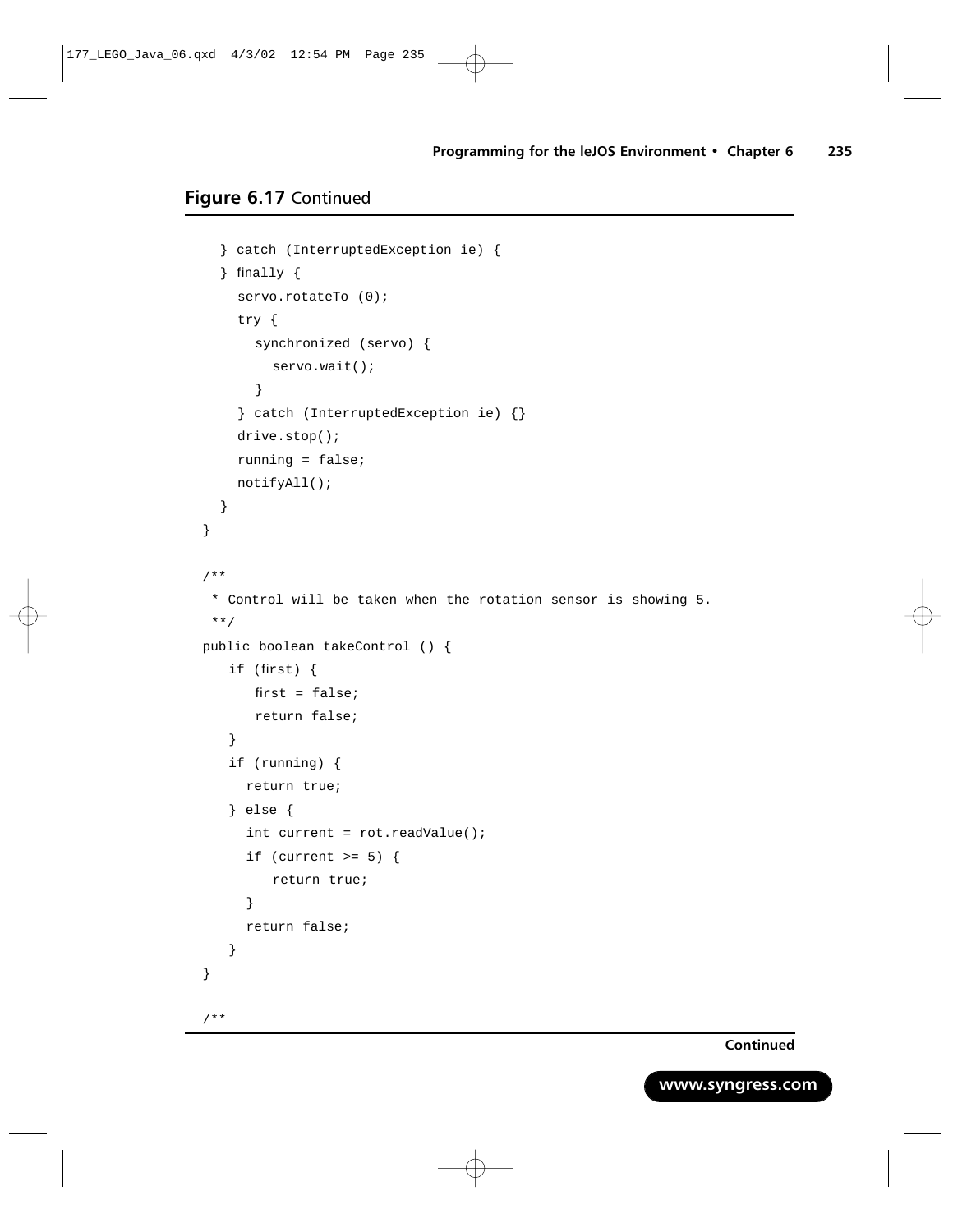### **Figure 6.17** Continued

}

```
Called if higher priority behavior wishes to take control.
 **/
public synchronized void suppress () {
  while (running) {
    try {
      wait (200);
    } catch (InterruptedException ie) {
        //ignore
    }
  }
  Sound.systemSound(true, 3);
}
```
As mentioned earlier, this is not particularly clever, and to be honest, it only works to some degree (the first solution, with limited turning, works much better). But maybe you can come up with something far superior.The main point of this example has been to introduce you to the subsumption architecture, which is a good way to separate your behavioral logic.

# **Debugging leJOS Programs**

Debugging your RCX programs is not an easy task compared to debugging programs on a workstation. Basically, you have to rely on the visual feedback provided by the LCD, as well as audio feedback from the sound capabilities.

## Using Sounds and the LCD

One of my favorite ways to debug leJOS programs is to use the RCX sound capabilities.You can play different sounds when turning right and left, or when some sensor reading is above a particular value.This is really useful, especially in combination with the LCD. By using different sounds before displaying a value on the LCD, you can easily know what the displayed value represents—a low tone might signify a light-sensor reading, or a high tone might alert you to a temperature reading. Just remember that you often need to halt the program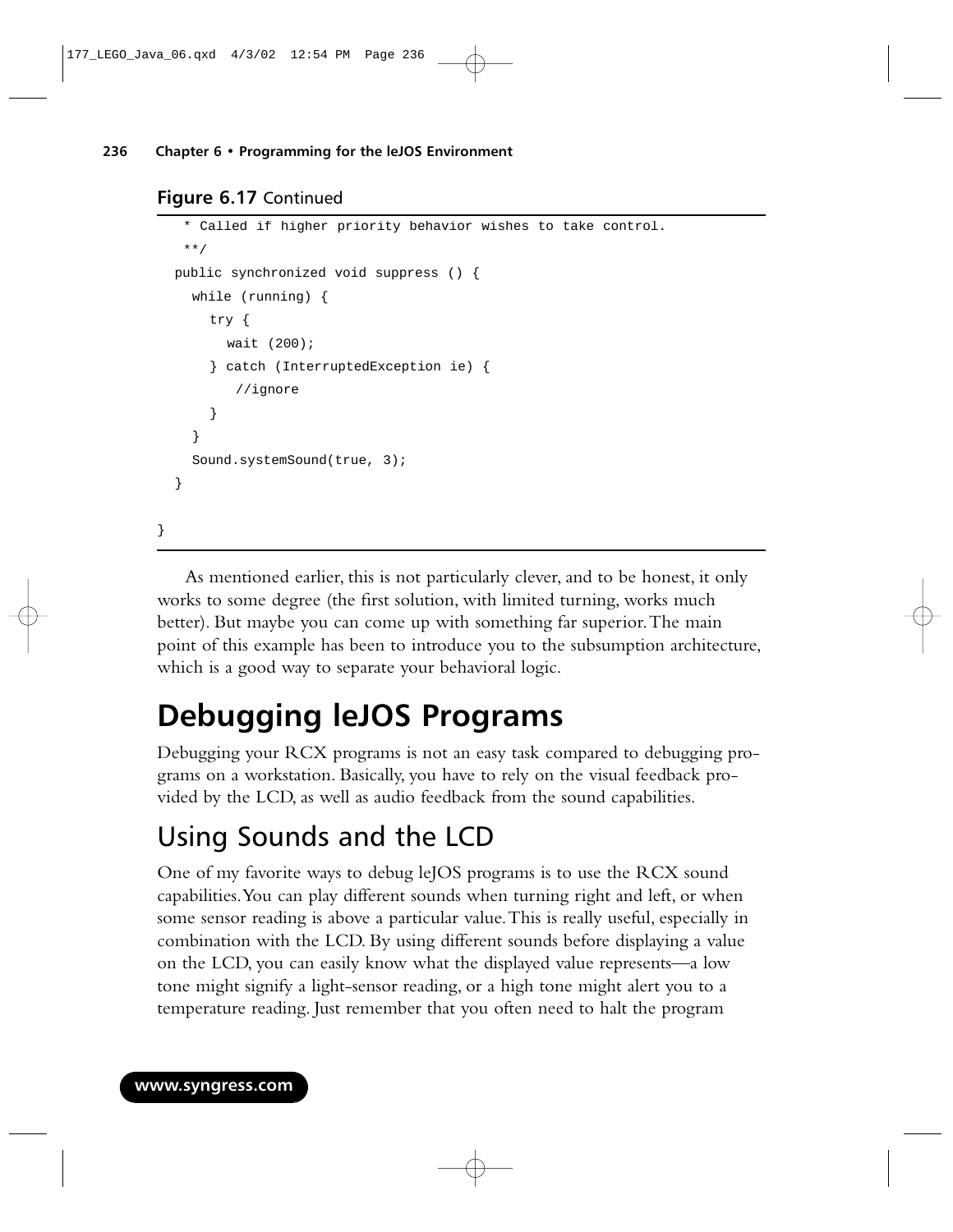momentarily, using, for instance, *Button.VIEW.waitForPressAndRelease()*; otherwise, it will just be a mess of beeping and numbers flashing by in the display.

## Exception Handling with leJOS

As you know from normal Java, exception handling is a great way to deal with errors in your programs.The throwing of exceptions in Java for signaling abnormal situations makes it possible to separate the functional logic of the code from the exception handling logic.This is the real benefit: separation of code into code for normal operation and code for error situations.

Normal Java exception handling applies to leJOS. For example, you can do constructs like the following:

```
try {
} catch (SomeException e) {
...
} finally {
}
```
And *throws* declarations can be put on method signatures, signaling to the method caller that it needs to handle the exceptions listed.Also, as in standard Java, only checked exceptions need to be handled with *try-catch* blocks, or declared in the *throws* clauses.

Of course, you can throw exceptions yourself, too, with constructs like:

```
throw new InterruptedException();
```
That allocated an object you cannot reclaim. If this code is executed often, you will eventually run out of memory. In these situations, you should allocate the *Exception* in a constructor and throw the same *Exception* instance when needed, like this:

```
public class SomeClass {
   InterruptedException ie = new InterruptedException();
   public void someMethod () throws InterruptedException
   {
      throw ie;
   }
}
```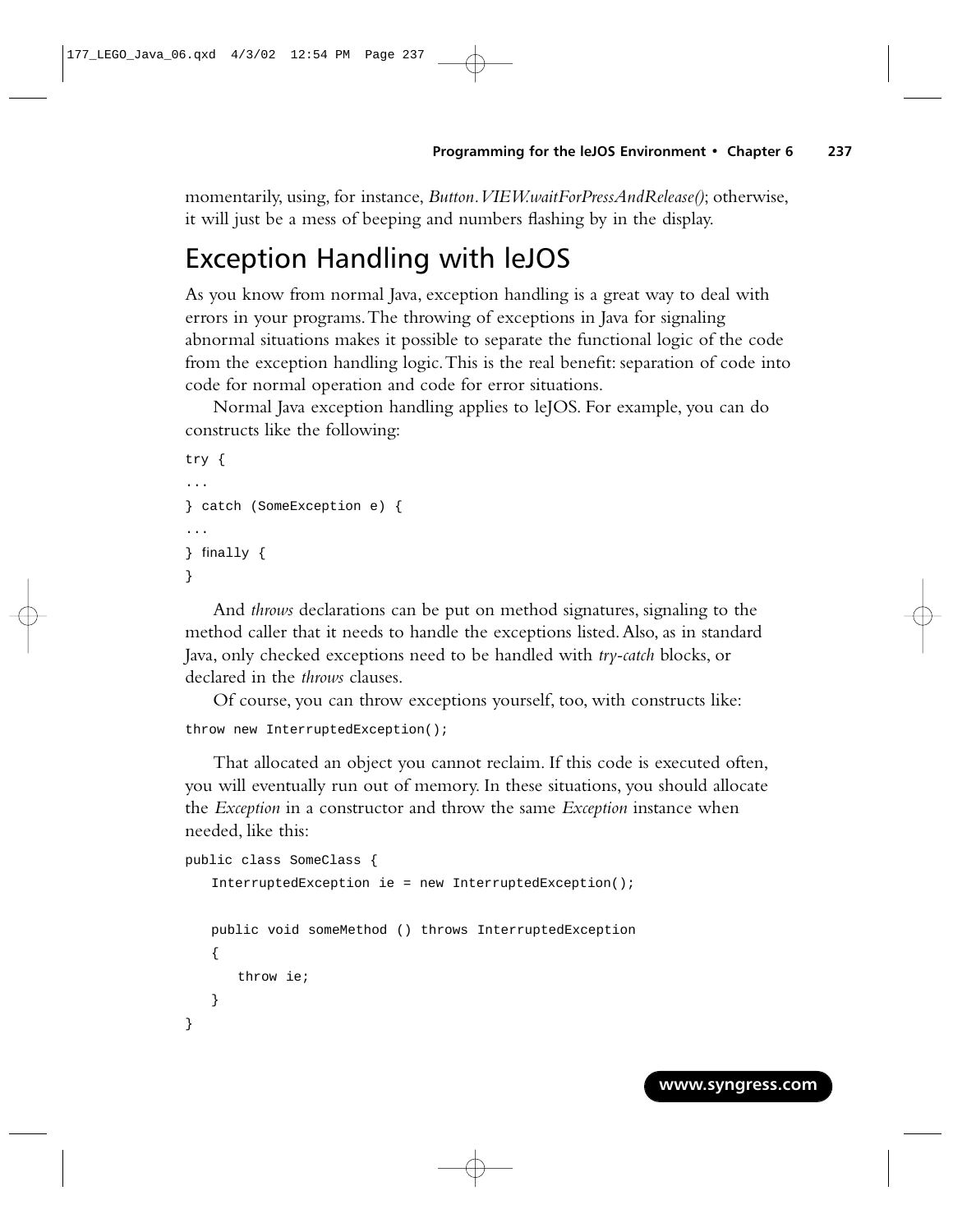On my wish-list is a construct like the one in JavaCard, where some exceptions have a static *throwIt(int code)* method declared.This method, when called, will throw a system-owned instance of that exception, which will eliminate pitfalls like the preceding one.

I must add though that in leJOS code, I usually do not throw many exceptions myself.

What about exceptions that are not caught inside your program, and travel all the way up to the leJOS runtime system? They will, of course, terminate your program—and while doing so, they will cause the buzzer to sound and show an exception number in the rightmost figure of the LCD, together with a method signature number in the main part of the display. See the "Using the leJOS Simulator" section for an explanation of how these numbers are to be interpreted.

# **Testing leJOS Programs**

I find that testing leJOS programs can be quite entertaining.You think you have really come up with the perfect design and a really clever implementation and yet the outcome when run in the RCX is that your robot just circles in place, or a grabber opens the wrong way.The techniques using the RCX sound capabilities, mentioned previously are really helpful to determine what is going on. Remember, also, that turning a LEGO motor wire connection 90 degrees will reverse its operation.This often saves you from additional time-consuming downloads.

Before getting angry because the stupid thing misbehaves, remember that it only does as you instruct it! The RCX is a toy. It is supposed to be funny, creative, and, well, great to play with, and I really find that to be the case 100 percent of the time. So, relax and work those bugs out of your program.

## Using the leJOS Simulator

Sometimes it is desirable to emulate the leJOS environment on your workstation. This often allows you to trace bugs more easily.The leJOS environment comes with two emulators, emu-lejos and emu-lejosrun, so do this:

```
emu-lejos -o <program-name>.bin <program-name>
emu-lejosrun -v <program-name>.bin
```
The *-v* option makes the emu-lejosrun output a bit more readable. For example, instead of outputting something like: *ROM call 1: 0x1946 (4096)*, it may instead resemble this: *set\_sensor\_active 0*. If exceptions are thrown, you will receive an output something akin to the following: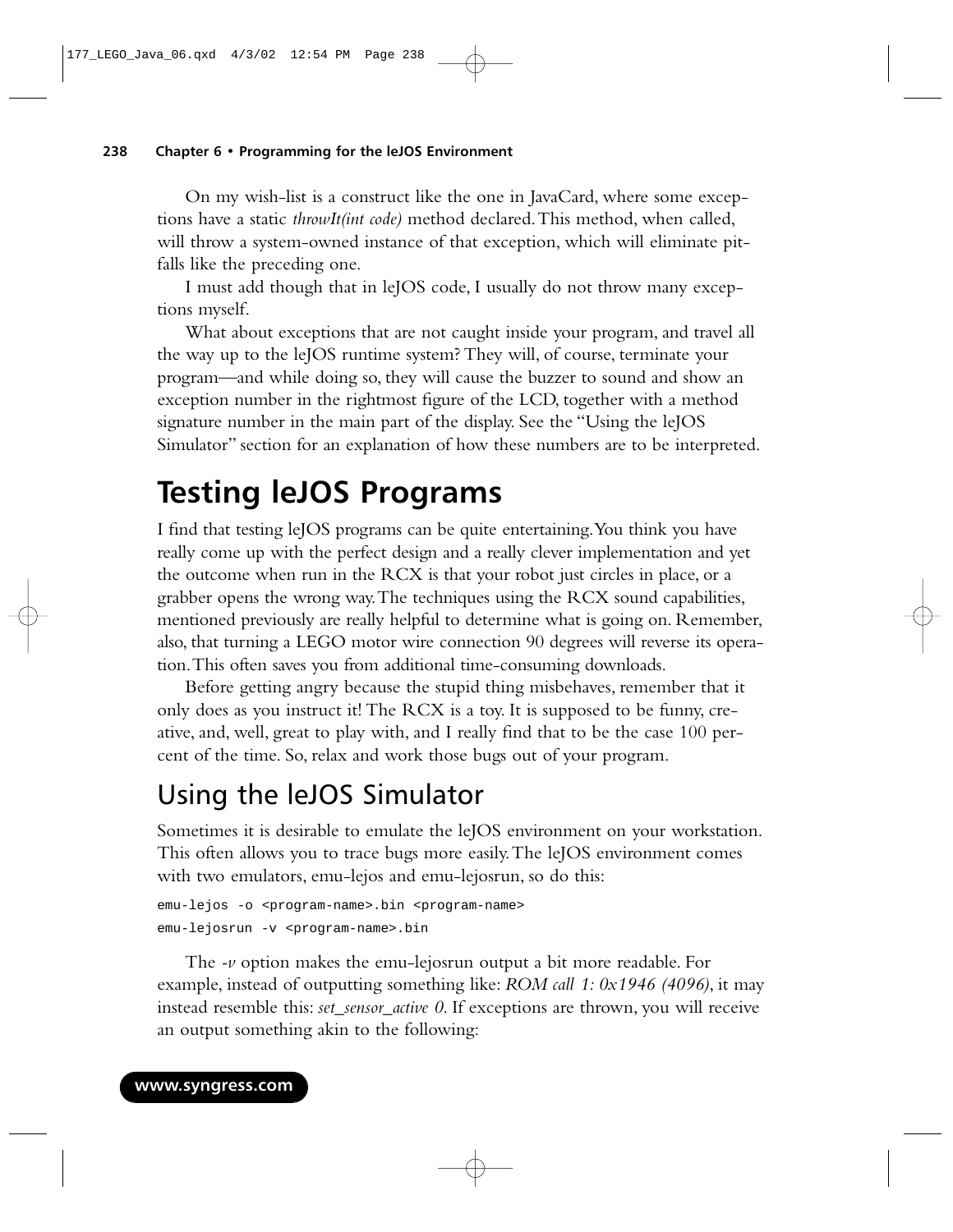```
*** UNCAUGHT EXCEPTION/ERROR:
```

```
-- Exception class : 14
```

```
-- Thread : 1
```

```
-- Method signature : 0
```

```
-- Root method sig. : 0
```

```
-- Bytecode offset : 8
```
Now, to really understand what is going on here you actually need to know which exception is represented as number 14, but this can easily be found if you put a *-verbose* option on the **emu-lejos** command (not the **emu-lejosrun** command); this will produce an output where (among other things) you can read:

```
...
Class 14: java/lang/InterruptedException
```
So, what was thrown upon you was an *InterruptedException* error. Now, if this was run on the RCX, the rightmost figure on the LCD would show 4, which is not the correct number (only one figure is used to display the number), illustrating the superior usability of the emulator.

More information is available, like which method threw the exception. Here the root method signature listing indicates the number 0, so you would again consult the verbose output, where you would see the signature numbers after the class numbers:

```
Signature 0: main([Ljava/lang/String;)V
...
```
So it was thrown from *main*, and the root method is also *main*.The root method refers to the method calling the guilty one. Finally, if you look at the bytecode, perhaps using the standard **javap** command, the bytecode offset will be 8, and you can thus exactly pinpoint the guilty statement.

If you use constructs like *Button.VIEW.waitForPressAndRelease()* in your program, you of course need to press the **View** button on your workstation. Unfortunately, such a button does not exist. Even worse, the present emulator does not define another button for the job. So, you need to eliminate such statements when running the emulator.

Note that the emulator uses a text-based interface, and it takes time to get the hang of it.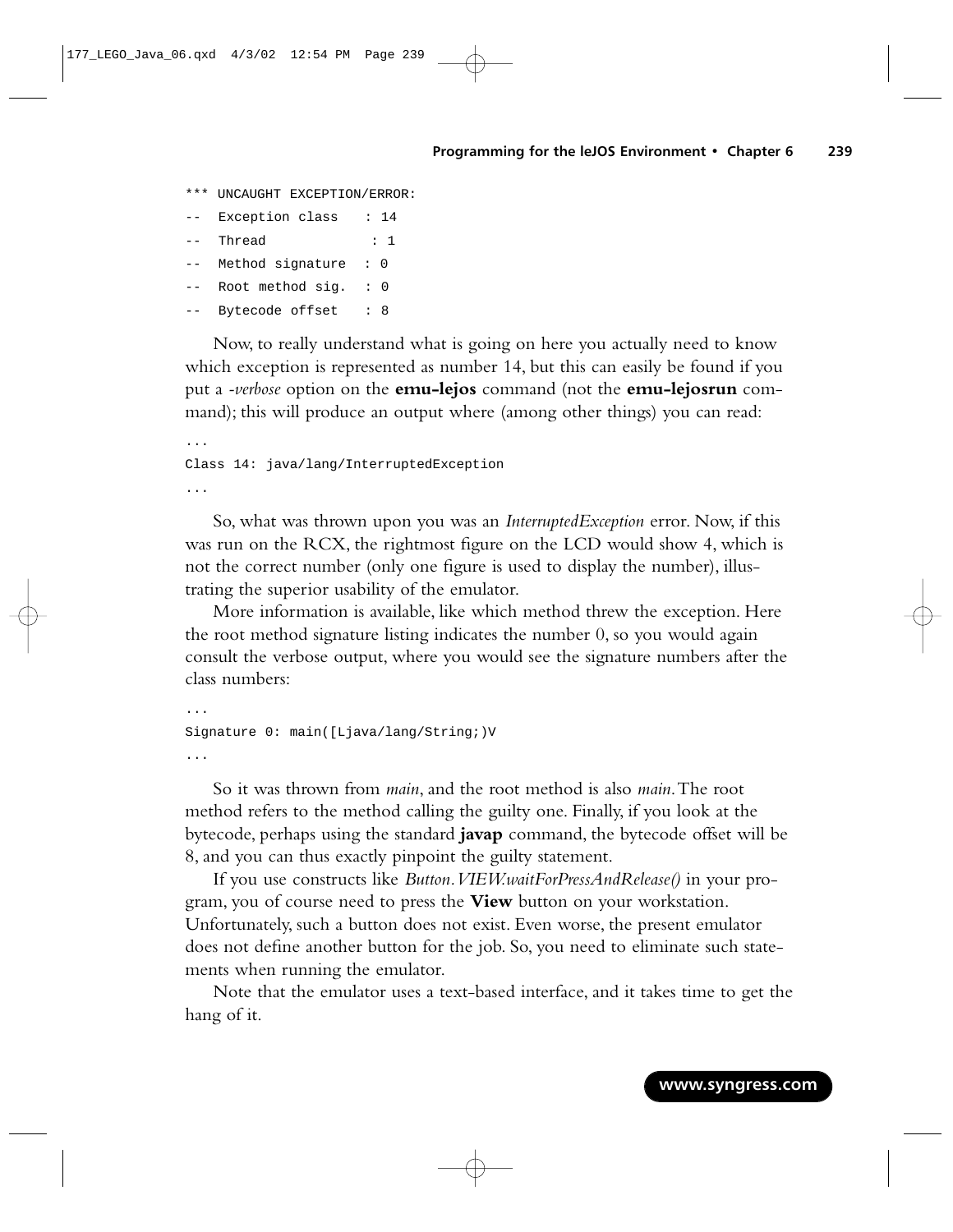

On big endian machines like Sparc, you must use lejos instead of emulejos for creation of the binary package:

lejos -o <program-name>.bin <program-name> emu-lejosrun -v <program-name>.bin

I actually prefer running my code in the RCX using the low-end debugging features described in Chapter 5, but that process might be bettered in the future. Andy Gombos' simulator, Simlink, for instance, contains (among other features) a graphical user interface (it's discussed in Chapter 7).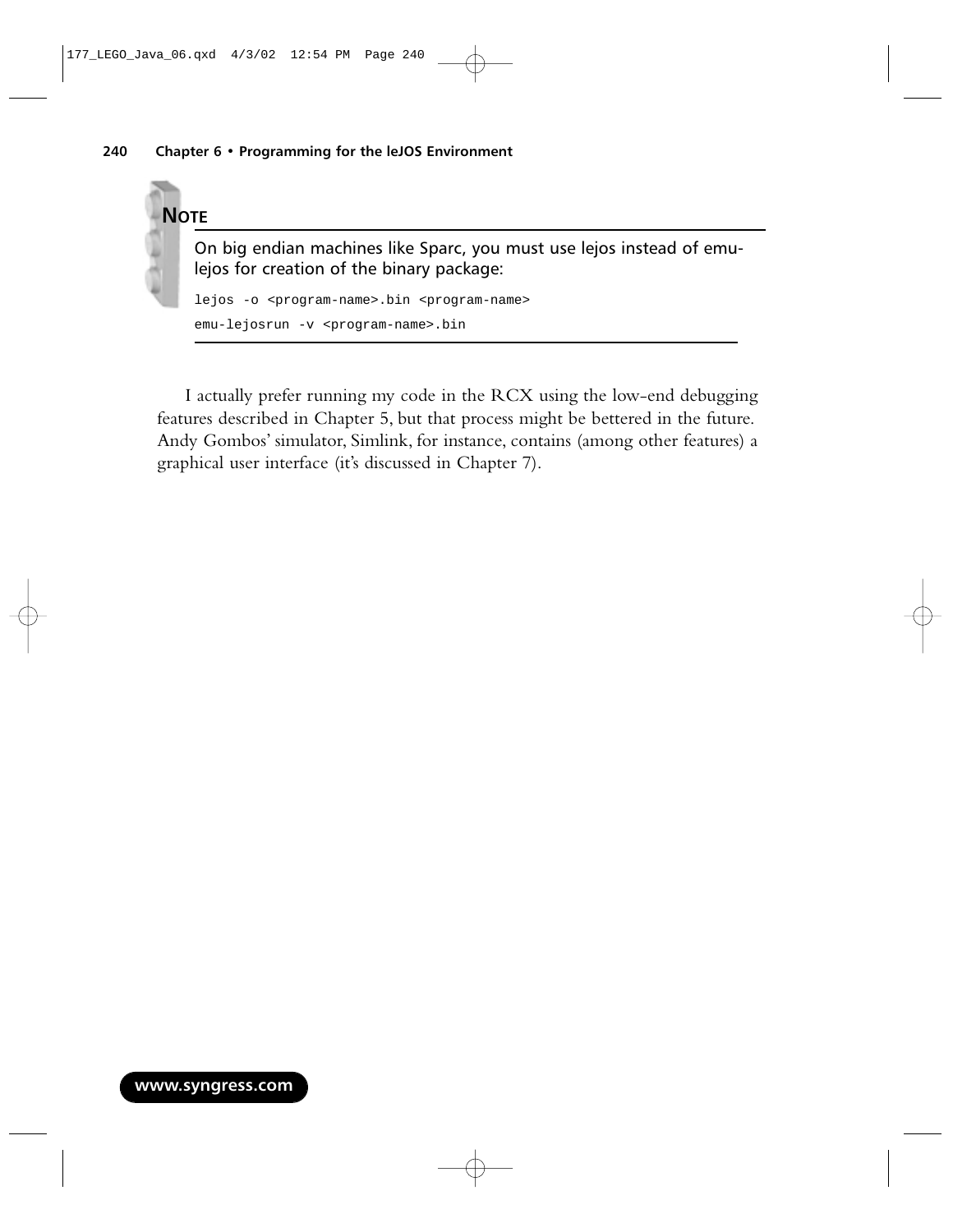# **Summary**

We covered a lot of ground in this chapter. The most important message to impose on you is to do good design first and then optimize as needed, although some design decisions have such a huge impact on the final implementation that you should keep in mind the constraints of the destination target while doing the design.

*String*s take up a lot of space, and manipulating them takes even more.This was explained in detail, and hopefully the benefits of creating your own classes in a mutable manner has since activated that little light bulb in your head, considering that most of the problems with *Strings* revolve about them being immutable.

We programmed a robot to follow the left edge of a black line, and tried different ways of making the robot either stay on that left side or find its way back to it should it happen to cross the line.This program was deliberately made in a way that could be optimized and the different optimizations explained.

You have also witnessed the useful robotic design technique named subsumption architecture. It was used to get the line-following robot back to the left side of the line in situations where the robot had crossed it.This architecture is not an alternative but rather a supplement to standard OO design. Its strength is that it allows you to separate your code into different robotic behaviors which can be individually programmed.The OO design on the other hand is more influenced with the internal design of those behaviors.

You have seen that debugging with leJOS on the RCX is tough work. The tools for debugging and testing are limited. Using sound and the LCD are probably the best ways at the moment, but better tools are on the horizon. How to use the leJOS emulator has also been explained, and even though its use is limited, it can sometimes save the day.

So, happy programming with leJOS, and play well.

# **Solutions Fast Track**

## Designing Java Programs to Run in leJOS

⊠ When designing Java programs for leJOS, use the best OO design principles you know. It will make the final program much more maintainable.

**www.syngress.com**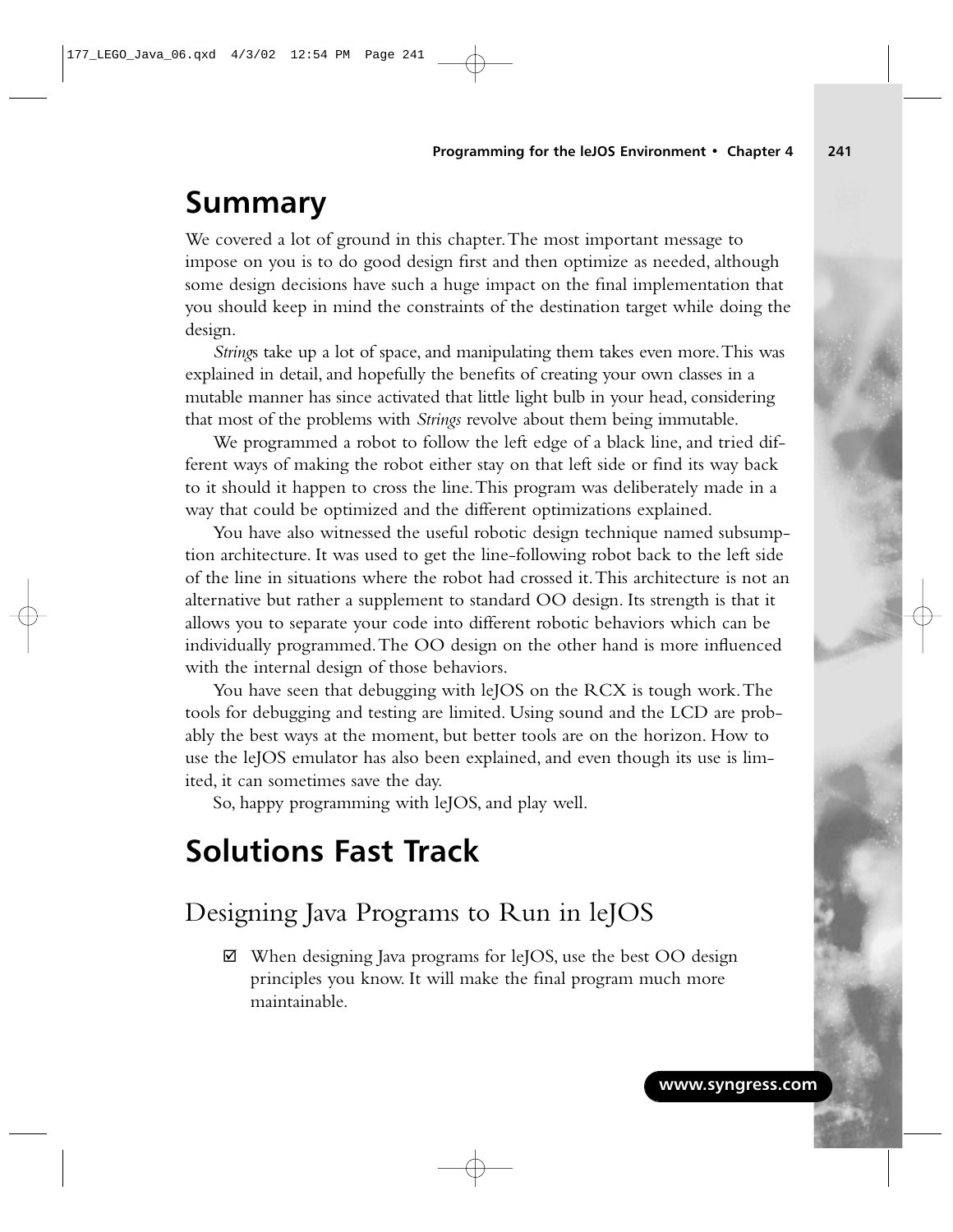$\boxtimes$  Pay attention to memory constraints even during the design phase. It is quite easy to do a beautiful OO design, which, when implemented, will use unnecessarily large amounts of memory.

## An Advanced Programming Example Using leJOS

- ⊠ The line-following type of robot can often become mired in a neverending spin.Two techniques for avoiding that were presented.
- $\boxtimes$  The subsumption architecture can be thought of as a design pattern for robotics programs.

## Debugging leJOS Programs

- The best way to debug a leJOS program is to use the *Sound* and *LCD* classes in unison to provide you with feedback of the robot's state.
- ⊠ Normal Java exception handling applies to leJOS, allowing you to separate code for normal operation and code for error situations.

## Testing leJOS Programs

- ⊠ When working out bugs, use emu-lejos and emu-lejosrun to emulate the leJOS environment on your PC.They use a text-based interface.
- $\boxtimes$  When exceptions are output by the emulator, the output can be interpreted much more accurately than when displayed on the real RCX display.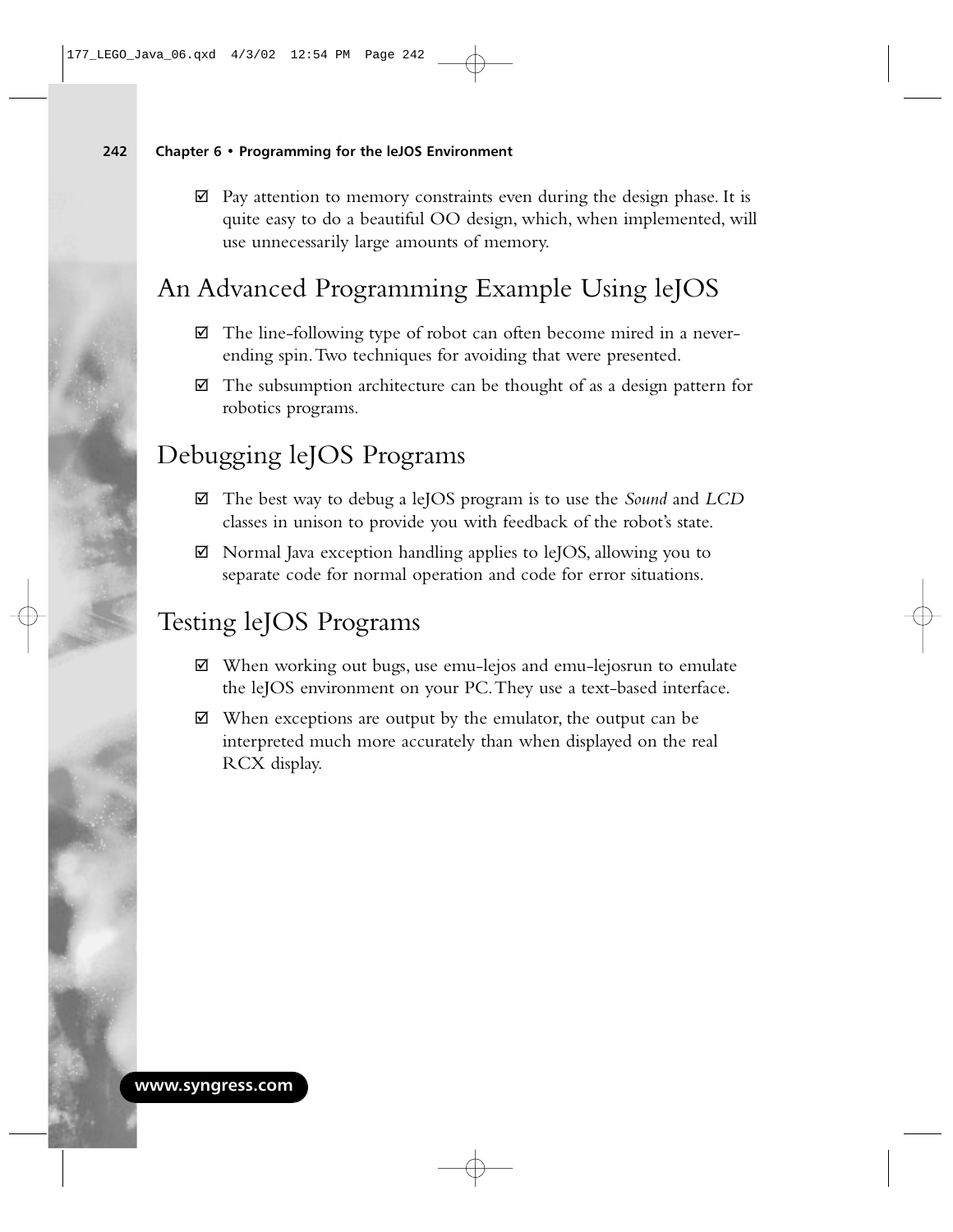## **Frequently Asked Questions**

The following Frequently Asked Questions, answered by the authors of this book, are designed to both measure your understanding of the concepts presented in this chapter and to assist you with real-life implementation of these concepts. To have your questions about this chapter answered by the author, browse to **www.syngress.com/solutions** and click on the **"Ask the Author"** form.

- **Q:** I get an *OutOfMemoryException* (indicated by a number 6 displayed on the RCX), but I do not believe I have allocated any memory.What might have caused this?
- **A:** Remember, only the last exception class digit is displayed on the RCX, so it might be exception 16 or 26 that bit you.Another possibility is that even though you do not allocate memory explicitly, you might be doing it implicitly by using *String* arithmetic for instance.
- **Q:** I keep getting *IllegalMonitorStateException*.What is the reason for this?
- **A:** This is standard Java behavior.When you call *wait*, *notify*, or *notifyAll* on an object, you must own that object's monitor (for example, have synchronized access to it).
- **Q:** The *Arbitrator* doesn't seem to function properly.Why is this happening?
- **A:** This is probably a case of either your *suppress* or your *action* method not terminating.They must terminate. If you need continuous running behavior, create your own thread in the *action* method. Remember that you must be able to suspend that thread when the *suppress* method is called by the *Arbitrator*. See Figure 6.16 for an example of this.
- **Q:** I have synchronized a method but it does not seem to work—I get some strange values for the static variables it updates. How can this be?
- **A:** Your method is probably static. leJOS does not allow you to synchronize on static methods, as no instances of *java.lang.Class* are created.